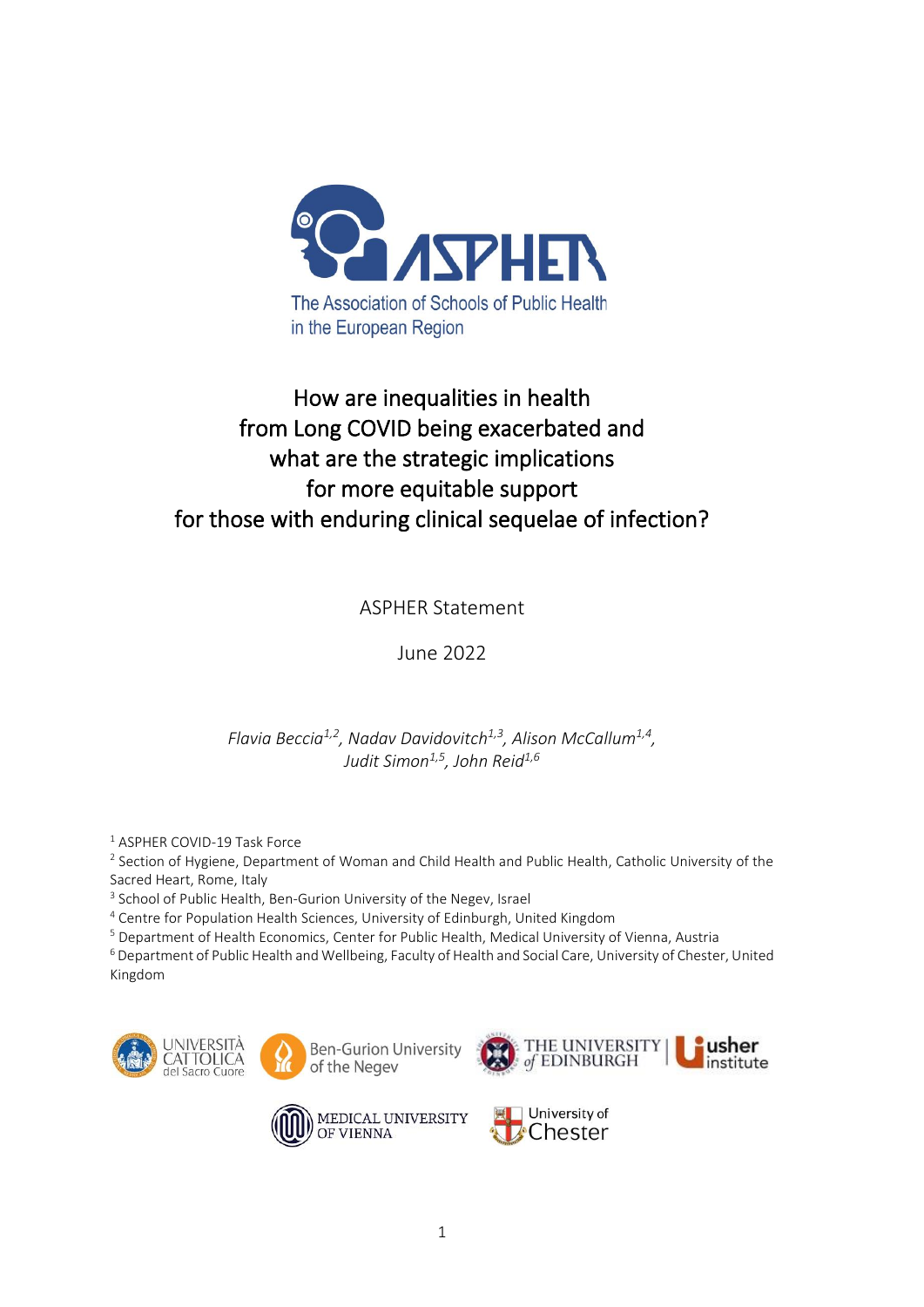### *1. Introduction*

COVID-19 posed unparalleled challenges to healthcare systems and public health, and to societal functions as a whole. While the pandemic may appear to be less severe in 2022, nevertheless the burden of Long COVID has grown and draws attention to addressing its long-term consequences. The clinical impacts have been amplified and multiplied by social factors, the structural and organisational fragility of the response to acute infection and the underestimation of the longerterm consequences for individual and population health and wellbeing. That is the case with inequalities, since the association between ethnicity and health inequity in acute COVID‐19 has been extensively explored, while the association of such inequalities with Long COVID has received less attention. However, it appears that Long COVID is also exacerbating ethnic, economic and health inequalities in affected patients, similar to what has already been found for acute COVID-19.

There is a variety of ways in research and health systems for capturing these impacts. We explore below the scope of Long COVID starting from various definitions used and addressing the link between epidemiology and inequalities from higher exposure and the greater adverse outcomes. We can view Long COVID-19 as a cluster of different complex syndromes. The epidemiology of Long COVID does not readily mirror severity of acute illness, and it can affect those infected independently of their age and sex. This review also focuses on childhood post-acute and persistent infection syndromes and provide specific consideration of children living through the pandemic as forms of adverse childhood experiences. ASPHER recommendations or call to actions are also presented.

An example of an underlying analytical public health framework is shown below (Figure 1), to acknowledge the sequelae and their relationship with wider determinants of health, including for COVID-19 infection and Long COVID. The intersectionality of different determinant and the mechanisms by which they act should alert us to the seriousness of Long COVID's threat to health equity in the next decade.



Figure 1. Relationship Between Structural Inequalities and COVID-19, from: Berger Z, Altiery DE Jesus V, Assoumou SA, Greenhalgh T. Long COVID and Health Inequities: The Role of Primary Care. *Milbank Q*. 2021;99(2):519-541. doi:10.1111/1468-0009.12505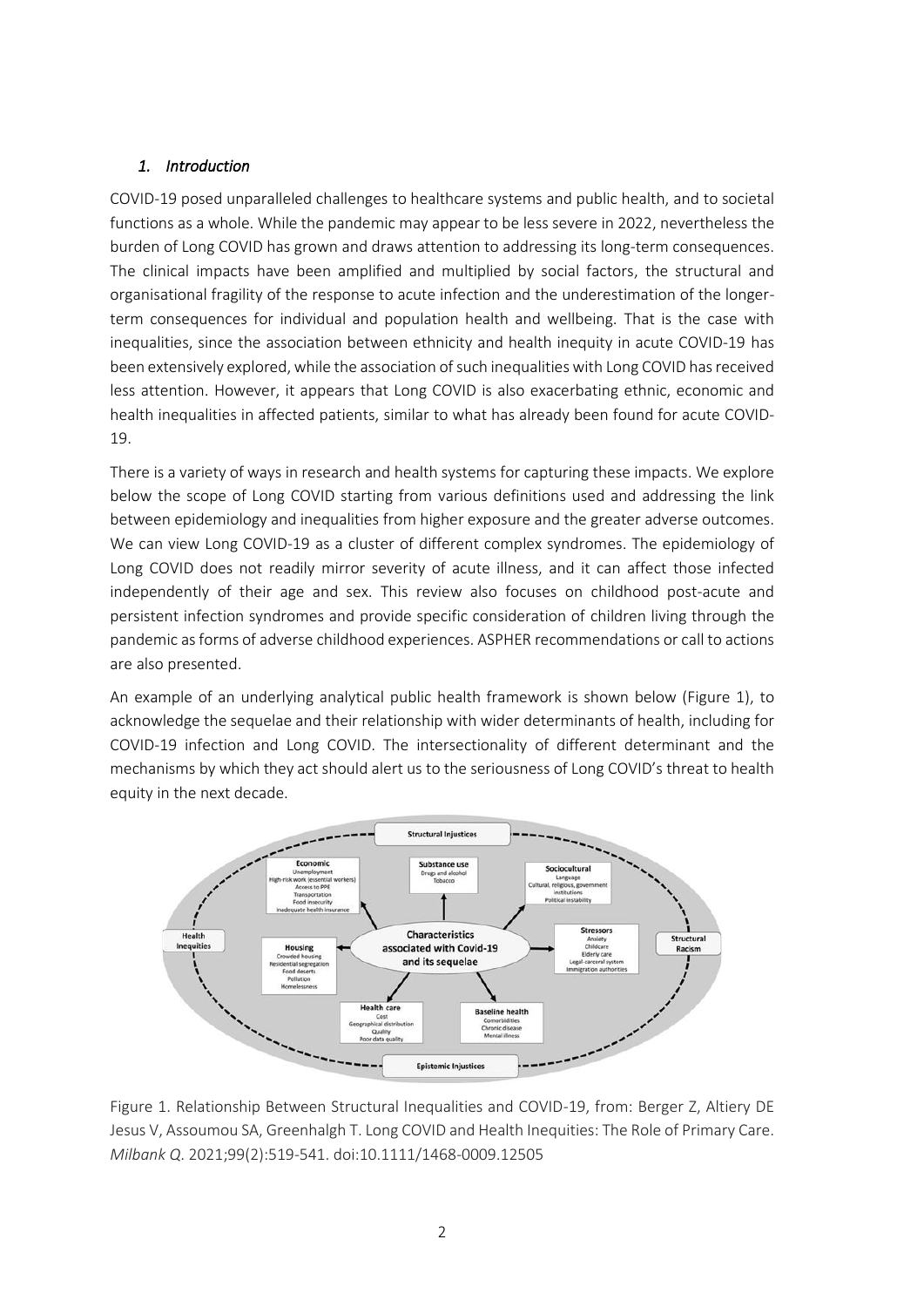### *2. Definitions of Long COVID*

The term "Long COVID" appeared for the first time in March 2020, when some patients (including affected clinicians) started sharing experiences on social media, paying particular attention to the possible sequelae of COVID-19 disease. This new clinical terminology quickly moved from patients, through various media, to scientists and experts and to policy channels [1].

Attempts to epidemiologically outline the condition referred to as "Long COVID" estimate that up to 10-20% of all patients with COVID-19 may present with persistent symptomatology weeks or months after the acute infection [2]. Subsequently, scientific and medical societies began to provide definitions of the condition. The adoption of the term Post-Acute COVID syndrome (PACS) covering COVID sequelae has been also proposed [3]. Nevertheless, Long COVID and PACS are often used interchangeably.

According to the NICE (UK) recent rapid guidelines(March 2022), if symptoms continue or develop after acute COVID-19 infection and cannot be explained by an alternative diagnosis, two scenarios occur: ongoing symptomatic COVID, if the symptomatology reaches 12 weeks after the onset of acute symptomatology (estimated at 1 in 5 patients), or 'post COVID-19 syndrome' if the time of 12 weeks is exceeded (estimated at 1 in 10 patients) [4]. Moreover, the National Institutes of Health and the US Centers for Disease Control and Prevention (CDC) define Long COVID as sequelae that extend beyond 4 weeks after the initial infection [5].

However, laboratory data for SARS-CoV-2 should not be the only basis for diagnosis, because of issues with laboratory test availability, accessibility, feasibility, and accuracy, particularly in the early phase of the pandemic, but also now as testing capacity has been reduced in many countries. Also, many infected people were not hospitalized and had "mild" symptoms, with the chance of later health concerns not adequately addressed [6]. In October 2021, the WHO provided a definition by a Delphi consensus, stating that: "*Post COVID-19 condition occurs in individuals with a history of probable or confirmed SARS-CoV-2 infection, usually 3 months from the onset of COVID-19 with symptoms that last for at least 2 months and cannot be explained by an alternative diagnosis*" [7].

Long COVID spans from manageable symptoms with little impact on functional ability to severely debilitating disease with objective organ damage, but sometimes the distinction between recovery from post–intensive care unit syndrome and ongoing COVID-19 pathology is not clearly defined or reported in studies [8]. In the confusion of different and overlapping definitions, ASPHER should seek to promote greater clarity to that debate so that all the involved stakeholders (patients, clinicians, public health professionals, researchers, policymakers and politicians) can move forwards through shared language.

From a clinical perspective, Long COVID includes persistent symptoms, early complications, and long-term complications [9] and poorer quality of life [10]. The reported symptoms and other clinical features by frequency are fatigue, decline in quality of life, muscular weakness, joint pain, dyspnoea, cough, persistent oxygen requirement, anxiety/depression, sleep disturbances, PTSD, cognitive disturbances (brain fog), headaches, palpitations, chest pain, thromboembolism, chronic kidney disease, and hair loss [11]. Comparing symptom prevalence after symptomatic COVID-19 the most commonly present symptoms are fatigue, dyspnoea, and joint and muscle pain [12].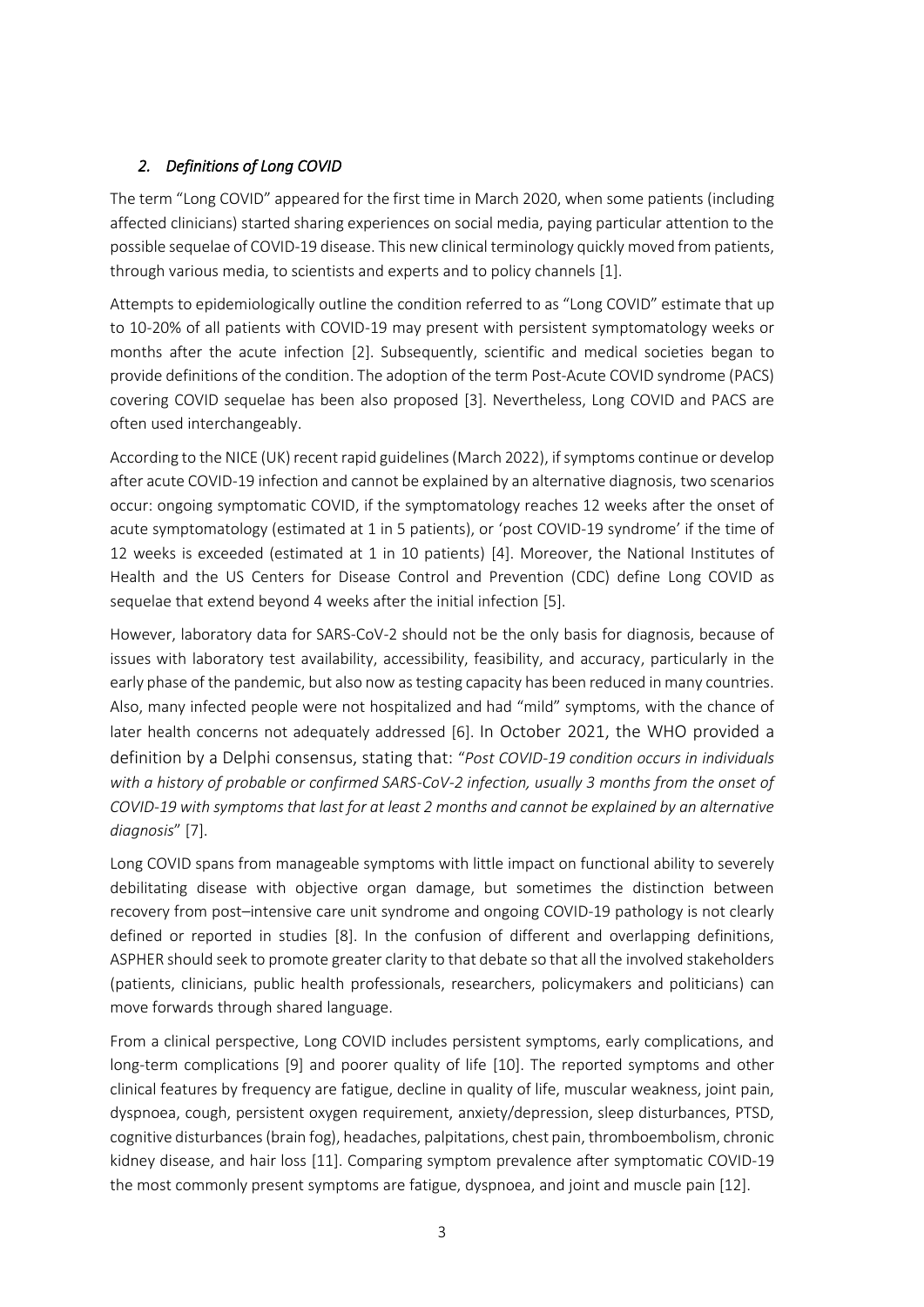A meta-analysis reported that 80% of patients with COVID-19 developed one or more long-term symptoms [13]. This study estimated much higher than previously reported prevalence, suggesting that the true extent of long-term COVID-19 is still to be further explored. The majority of the effects reported were clinical symptoms. In this case, the five most common symptoms were fatigue (58%), headache (44%), attention disorder (27%), hair loss (25%), and dyspnoea (24%). Pathologies such as stroke and diabetes mellitus are also reported [13]. Despite differences between studies, a higher prevalence of neurological and respiratory symptoms emerges [14–16]. More serious long-term complications seem to be reported especially in patients who were hospitalised with severe COVID-19. Here, cardiovascular, respiratory, dermatological, neurological, and mental health symptoms were reported [17].

History of severe acute infection, requiring ICU care, defines the particular condition of post-ICU syndromes (PICS) and can be viewed as one of the first recognised forms of Long COVID, which could therefore be interpreted as a cluster of different complex syndromes. PICS has been specifically defined as "new or worsening impairments in physical, cognitive, or mental health status arising after critical illness and persisting beyond acute care hospitalization" [18]. The rehabilitation is often lengthy as clinical sequelae can last months or even years [19].

Long COVID symptoms exacerbate and prolong the consequences of the infection over time, interacting with the patient's comorbidities, problems related to individual susceptibilities, treatment types, and non-specific consequences related to hospitalisation [20]. When estimating the burden of Long COVID, the synergistic effect of new COVID-related symptoms on the person's baseline health and wellbeing (frailty, lifestyle and genetic, previous conditions) may go unnoticed, worsening the quality of life more than COVID itself.

There are many questions on how well the patient care pathway or journey happens. For instance, can we clarify how social determinants in healthcare access for severe illness combine with comorbidity, and also take into account iatrogenic illness/ complications of treatment/variable access to rehabilitation /continuity of social welfare support/patient deconditioning/ or loss of carer support?

As data about Long COVID have emerged, studies that explore the risk of persistent and new clinical sequelae of acute COVID-19 infection have accumulated with symptoms including respiratory problems (difficulty breathing or shortness of breath), fatigue, hypertension, memory and concentration difficulties, kidney injury, mental health diagnosis, hypercoagulability, cardiac rhythm disorders being reported [21].

In a large cohort study, Xie and colleagues explored the cardiovascular sequelae of COVID-19, and their findings were expanded in a Swedish cohort study, where the rate ratios were highest in patients with critical COVID-19 [22]. They found that beyond the first 30 days of infection, there was an increased 1-year risk of cerebrovascular disorders, dysrhythmias, inflammatory heart disease, ischaemic heart disease, heart failure, and thromboembolic disease. These risks are significant both in the group of cases with pre-existence of cardiovascular disease or comorbidities and also in the group of people were hospitalised for acute COVID-19 infection. In addition, incidence rate ratios were significantly increased 70 days after Covid-19 for deep vein thrombosis, 110 days for pulmonary embolism, and 60 days for bleeding [23]. Research will be needed into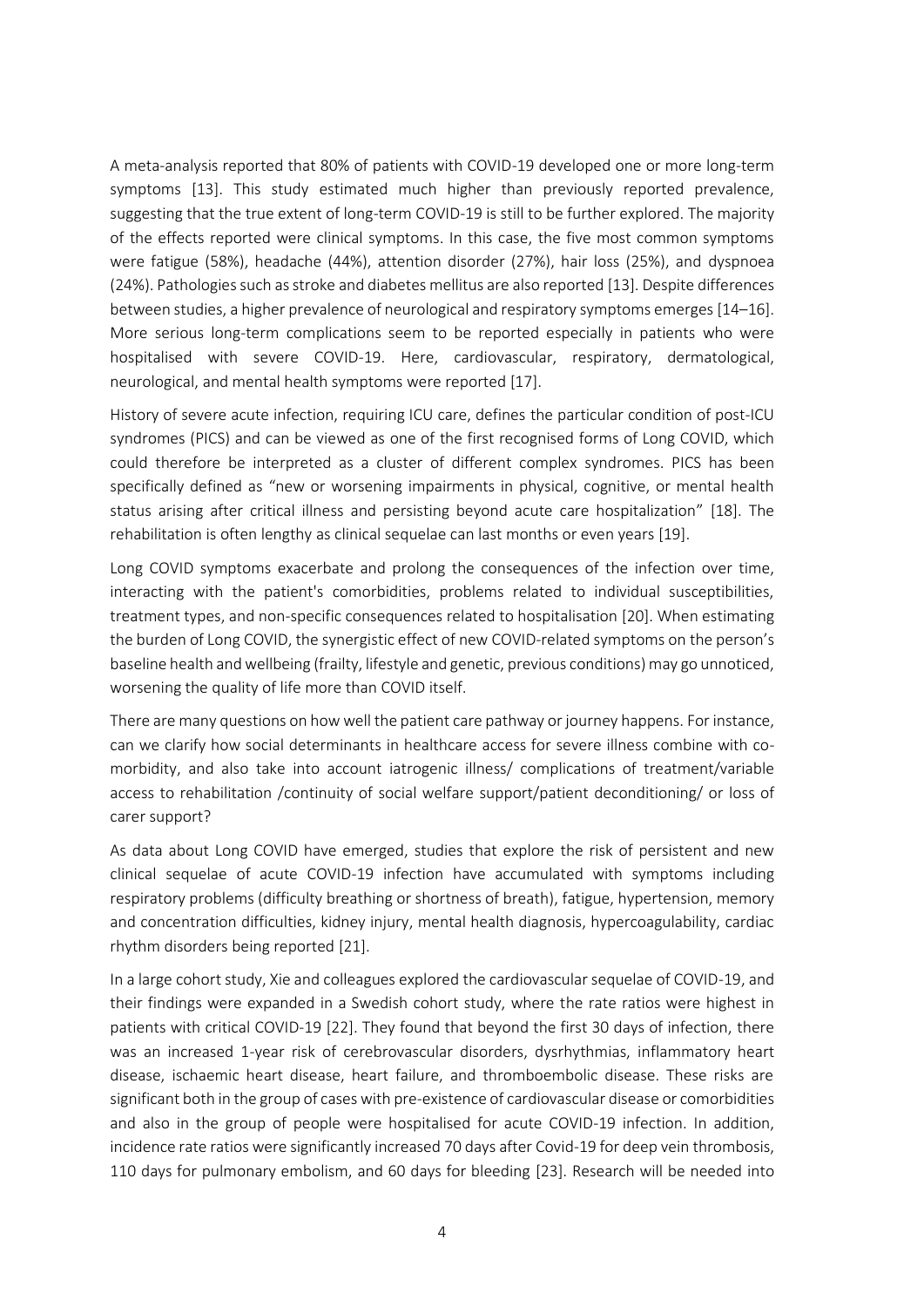roles of underlying pathophysiological dysfunctions, such as in immune and in reticuloendothelial systems.

The mental health consequences of COVID-19 are of particular concern given existing knowledge of the adverse consequences on quality of life when multimorbidity affects physical and mental health [24]. Substantial morbidity in the 6 months after COVID-19 infection was reported. Risks were greatest in, but not limited to, patients who had severe COVID-19 [25].

Summarizing, from the definitions of Long COVID and the reported clinical (or subclinical) manifestations, a multifaceted framework has emerged. Long COVID currently appears like an umbrella term for different and often not clearly defined syndromes. However, it is crucial to differentiate Long COVID that is affecting specific organs, from PICS, a known problem that is woefully underfunded and for which services are scarce, or from persistent COVID infection, where the virus hides in the body waiting to be reactivated. The recognition of underlying etiologic pathways could help further classify clusters of symptoms and diagnose and how to treat them accordingly. For example, it is debatable whether Post-Covid Neurological Syndrome should be addressed as a distinct entity or as a part of Long COVID spectrum. Moreover, there is an overlap in clinical and biological features with other infections. As an example, post-infectious fatigue syndrome, affecting up to one third of patients at 16-20 weeks post symptom onset, is also reported following several different viral, bacterial, or protozoal pathogens, including Epstein-Barr virus, dengue virus, chikungunya virus, Ebola virus, Coxiella burnetii, and Giardia lamblia [26,27]. All such phenomena can call for extended, tailored rehabilitation systems and practical support in managing loss of activities of daily living and income support, plus support to sustain employment and education. The in-common and the unique presentations could help discern between nonspecific host immunological response and symptoms related to viral persistence or direct damage. To be more specific, in the latter case, COVID-19 related symptoms may depend on viral persistence or be immune-mediated new conditions comprising of neurological/neuropsychiatric or mental health problems, with new organ damage or new multi-morbidity. It is not yet clear enough whether "Long-COVID" represents a new, post-viral syndrome that may have longer term complications, particularly where previous definitions were largely based on symptoms and are not related to pathophysiological indicators of active viral infection [28].

The World Health Organization has also created a global COVID-19 clinical platform case report form for clinicians and patients to collect and report more consistent information, to pursue better understanding of the spectrum of post-COVID-19 conditions and recovery [29]. While the impact of acute infection on quality of life and wellbeing has been investigated, fewer studies have investigated the multi-faceted problems related to Long COVID, which is surpassing the acute infection as a public health concern, because its burden and consequences on the population, especially people who are already vulnerable, is not fully known. This assumption of additional unmet need links to the vast scope of COVID-19 inequalities, and the requirement to address them among the multiple enduring shadows casted by the pandemic [30]. In fact, in addition to the problem of Long COVID in generic terms, from the perspective of equity that prevails in a Public Health vision, we are particularly concerned about those people who are at greater risk of this condition or the availability of the aftercare necessary to address these issues, identifying possible inequalities at the outset to try to ensure that we try not to leave anyone unprotected. There is a need for a more comprehensive debate about health inequalities from acute COVID-19 infection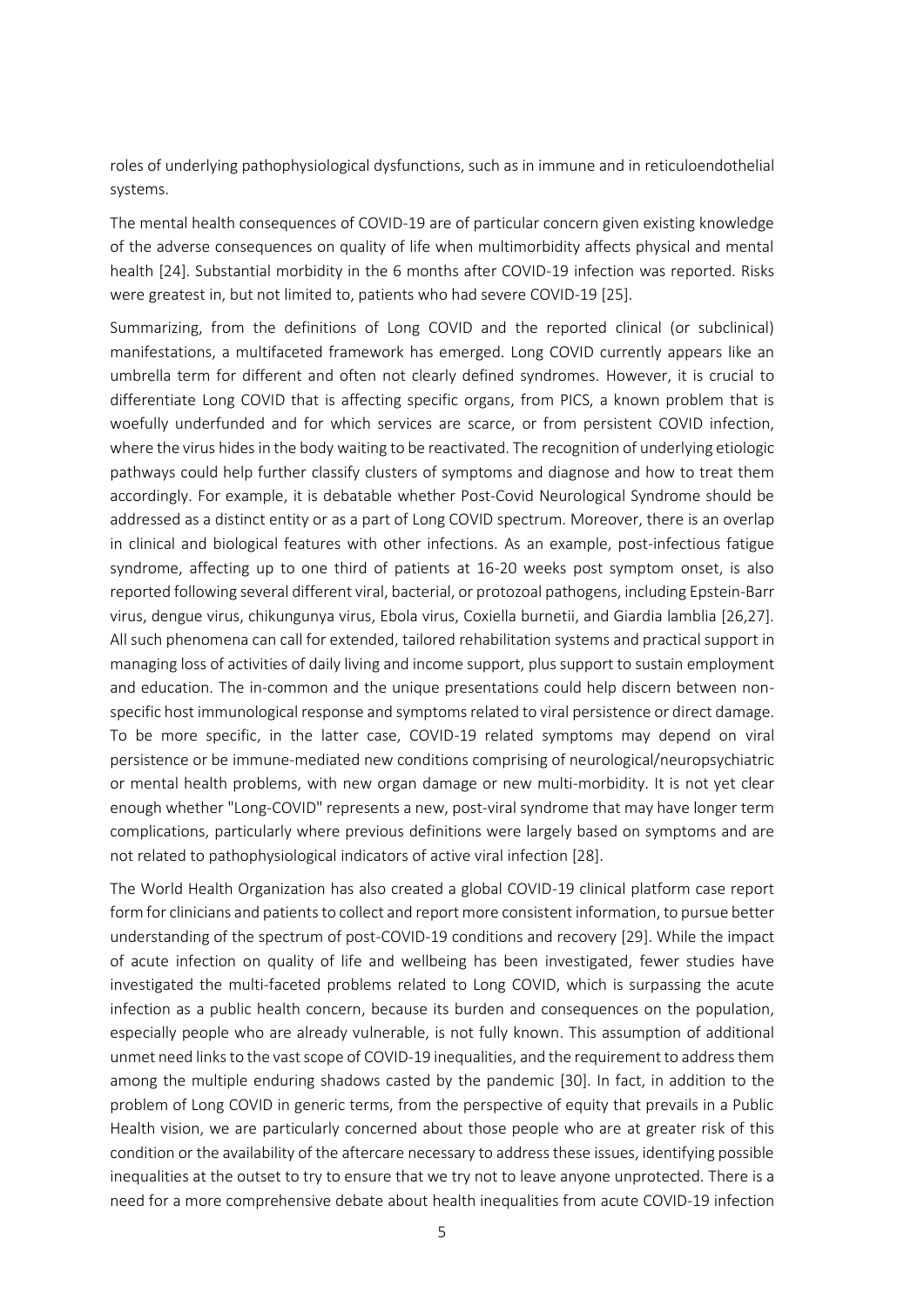that will lead to strong and equitable patient rehabilitation and recovery systems. This is in addition to the health implications of acute and post-acute infection, while exploring Long COVID and looking at the problem from a broader perspective. Otherwise, the vast array of related inequalities may be marginalised or missed in the necessary focussed processes of defining pathology/condition. Patients' health care, social care, employment, financial benefits or penalties, how they are perceived in society, and how they perceive themselves depend on these definitions. Thus, public health strategies should also be based on the daily realities of those living with the conditions being defined [31].

#### *3. Long COVID in children and young people*

A special focus should be placed on children's and adolescents' health. Consideration of Long COVID in children and young people requires that the impact of persistent and post-acute symptoms and organ damage can be distinguished from onset of a new chronic condition. As with adults, the difference between symptoms related to the viral persistence, or not to the virus with the emergence of a new condition causing post-viral disability should be separated from post-COVID-19 organ damage and specific patterning of physical and mental health problems. This separation is necessary to ensure that assessment, treatment and rehabilitation pathways are tailored to meet their distinct needs and that both are funded adequately.

All age groups are affected by Long COVID, including children. More specifically, only 4% of affected children/adolescent had critical symptoms [32] and the median Infection Fatality Rate was the lowest in 7 years old persons (0.0023% (0.0054% at 1 years versus 0.0118% at 19 years)) [33]. However, evidence of long COVID in children and adolescents is limited, and scientific studies to date do not reach significant and conclusive evidence on the topic, also failing to discriminate between symptoms attributable to Long COVID from non-infective pandemic-driven hazards, including exposures associated social restrictions. Symptom clusters are similar to those experienced by adults. However, the prevalence of COVID-19 in children and adolescents is on the rise [34,35]. According to the report from the UK Office for National Statistics (June 2022), the prevalence of ongoing symptoms following COVID-19 infection in children of 2 years and older was 0.41% for age 2-11 and 1.47% for age 12-16. [36]. Given the large number of children and adolescents infected with SARS-CoV-2, the impact of even a low prevalence of persistent symptoms would be considerable [37–40].

Looking at the topic from the acute infection perspective, Molteni and colleagues' results highlighted that acute COVID-19 in children usually lasts around a week even if some children (4.4% in this sample) experience prolonged illness duration. Symptoms recover usually within two months (symptom duration >56 days in 1.8% children) [41]. Some children who tested negative for SARS-CoV-2 also had persistent and burdensome illness. However, to date, few studies explore the epidemiology, assessment and treatment of long COVID in children and young people. It should be also noted that baseline levels of health, wellbeing and disability in young people vary between countries and this aspect is intertwined with the specific national policies issued for COVID-19 in younger people.

In addition, there may be emerging or hitherto unrecognised syndromes or disorders where COVID-19 infection plays a role. Current international interest in Hepatitis of Unknown Origin in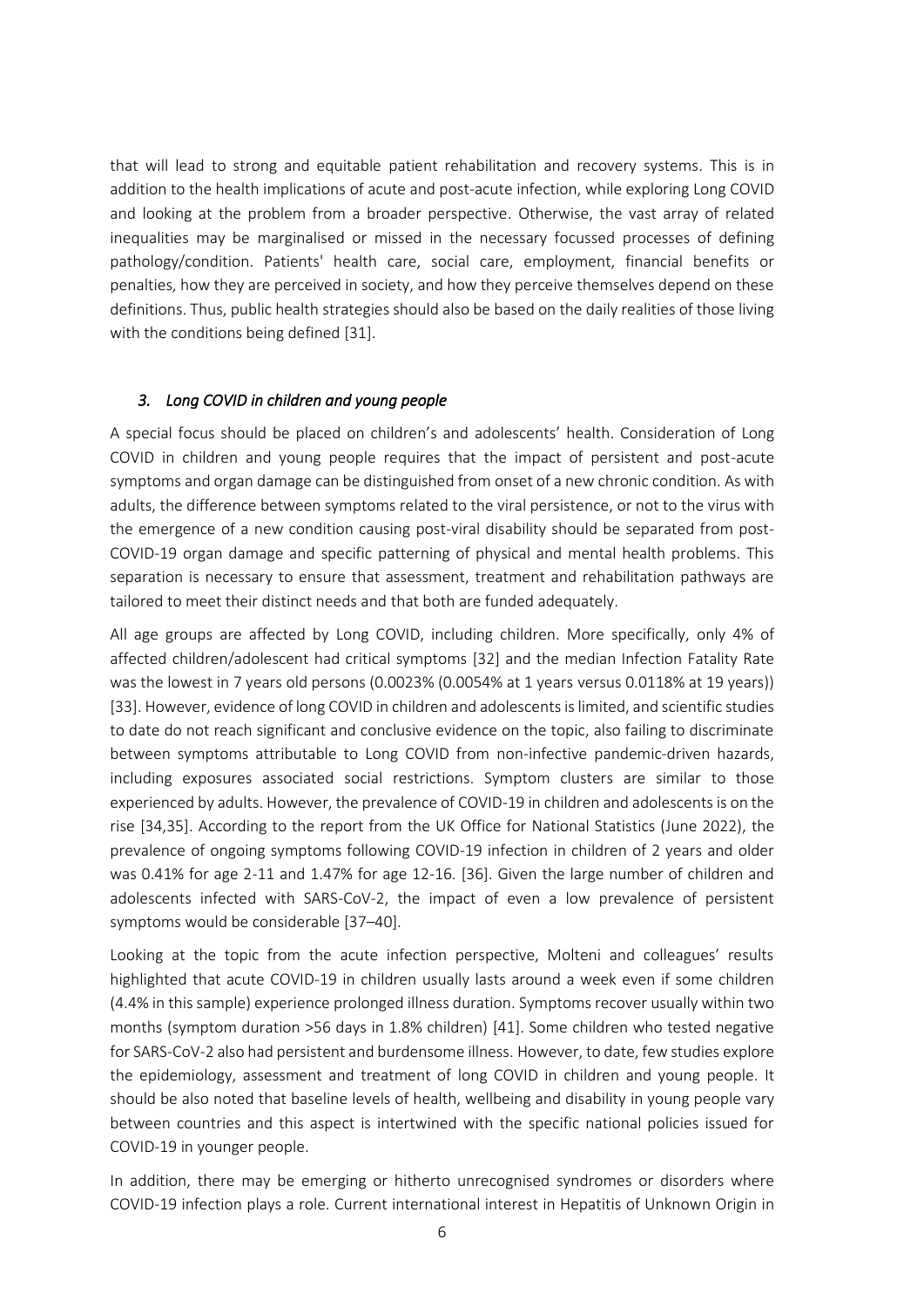young children is an example detailed analysis of whole blood markers for SARS CoV-2 is required [42], and either confirmed or ruled out as a risk factor or co-factor eventually by international consensus. A possible role for SARS-CoV-19 in generating some hepatic damage in children has also been recently flagged up [43]. COVID-19 infection has also led to clusters of new diseases, like in the "Multisystem Inflammatory Syndrome in children" or the haematological, neurological and cardiovascular complications. It would be sensible also to undertake population-based cohort studies on COVID-19 exacerbations of chronic and disabling severe health problems in children, such as neurological, respiratory and cardiac, to assess their needs and formulate care plans.

In several countries children and young people reporting increasing symptoms pre and during COVID (related for example to variable and discontinued access to practical, youth and mental health support). In fact, the further dimension of the impact of COVID in children and young people is the reality of the pandemic as an adverse childhood experience. A recent systematic review on the impact of COVID-19 on children and adolescents shows that there are several potential mental and emotional consequences of epidemics such as COVID-19, H1N1, AIDS and Ebola [44]. The disorders highlighted on the parent-child dyad are: anxiety or severe depression among parents and acute stress disorder, post-traumatic stress, anxiety disorders and depression among children.

Adverse experiences in young people, (including poverty, violence, abuse, parental death or serious illness, poor living conditions, bullying, minoritisation, stigmatisation, social exclusion) increase the risk of developmental delays and health problems in adulthood, such as cognitive impairment, problematic drug and alcohol use depression and noncommunicable diseases [44]. The risk of experiencing COVID-19, of having a family member experience severe COVID-19 or of being bereaved, are all more common among children and young people who have already lived through adverse childhood experiences. This adds to the neurological/psychological impacts of Long COVID, considering that the most common post-COVID-19 symptoms in children/adolescents are fatigue, lack of concentration, and muscle pain [45]. While addressing the direct consequences of Long COVID in young people, attention should be posed on the indirect ones as well. The Long COVID experienced by parents, as well as the burden of inequalities and social determinants of health, have repercussions for the well-being of young people.

#### *4. Managing Long COVID and other enduring sequelae of infection*

European countries have responded differently to this new challenge, focusing on supplying healthcare services rather than defining long term plans and investing in Long COVID research. Specialist Long COVID clinics are reported to be operating in Belgium, France, Germany, UK, and Spain, and guidance for healthcare professionals has been provided in Italy, Norway, Estonia, and Sweden. However, additional resources need to be allocated to research, treatment development and the identification of services for the assessment, treatment, rehabilitation and practical support to address the burden of disease from long COVID and related conditions[46]. The UK has four countries with differences in their healthcare systems that can highlight emerging models of care, as for instance in Scotland [47,48]. Pre-covid models for post-ICU care should also be reexamined to ensure that they can be scaled up to address PICS for COVID (and in preparation for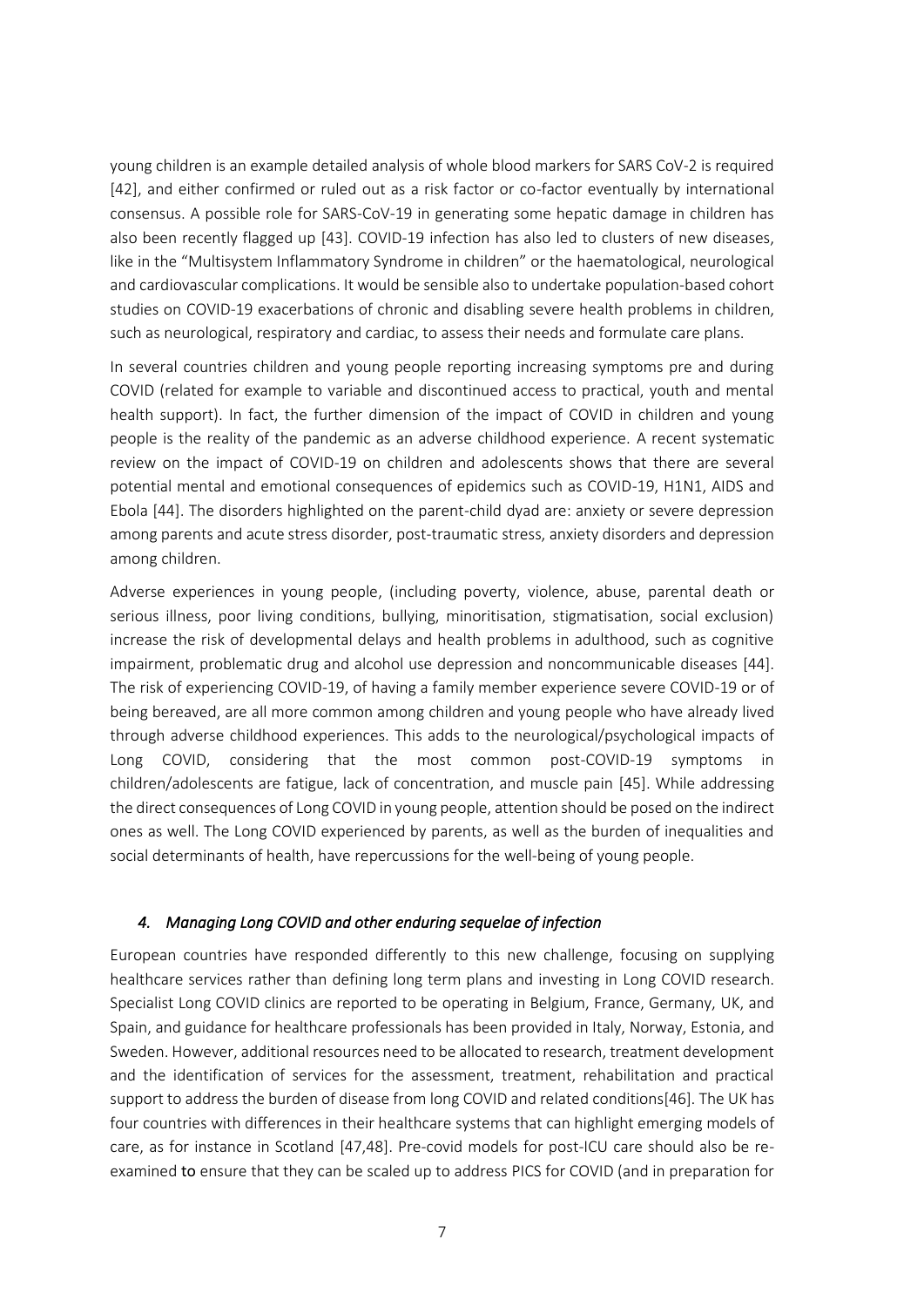future pandemics). A continuous program of research, service evaluation and quality improvement should be put in place [49].

The United States Department of Health and Human Services and the Department of Justice released a guidance statement on "long COVID" as a disability under the Americans with Disabilities Act, the Rehabilitation Act of 1973, and the Patient Protection and Affordable Care Act 2010. These Acts provide protections for individuals with disabilities to allow for full and equal access to civic and commercial life. This statement classifies "long COVID" as a disability if it substantially limits, either physically or mentally, one or more major life activities. An individualized assessment is needed to determine whether a person's symptoms fit these criteria [50].

#### *5. Strengthening the focus on inequalities*

According to Berger and colleagues, to improve the care of vulnerable populations with Long COVID, it is necessary to understand, acknowledge, and engage with the densely intertwined patterns of disadvantage and inequity operating at global, national, community, and individual scales [51].

Disadvantaged populations are at higher risk of exposure to and infection by COVID, due to their life and work conditions, and are more likely to experience negative outcomes [51–54]. Therefore, the consequences of Long COVID should be considered in light of the impact that fragile population groups would experience, amplifying the burden of infection and inequity in healthcare assessment leading to socio-economic, ethnic and geographical inequities in case ascertainment that also need to be addressed [51].

For example, post-COVID symptoms, in particular fatigue, have forced many affected people to take days or even weeks off from work, causing a negative impact on their economic conditions [51]. In a large study conducted in 56 countries, among 3072 subjects with confirmed or suspected COVID-19 and duration of illness over 28 days, almost half (45%) reported reduced working hours due to ongoing symptoms; 22% stopped working 6 months after the onset of the disease [55]. The vulnerable in society have less job security, less flexibility in their roles, and less entitlement to sick pay and occupational health services. However, they are disproportionately represented among essential workers [56]. In addition to being at a greater risk of acute COVID-19, essential workers also face an increasing burden of Long COVID [51]. Furthermore, the economic considerations are amplified especially in those countries where health care is not free at the point of use for all the population. For many patients, the direct costs would be a deterrent from seeking medical care. Even though the government had allocated funds for COVID-19 testing and vaccination, the long-term post-COVID follow-up treatments are usually not covered in many countries [57,58]. In addition, the accessibility of care should be considered. People living in medically underserved areas, who include predominantly Black and minority ethnic groups, may have inadequate access to primary care. Yet vulnerable groups also have more comorbidities and hence a greater need for care [51].

The need for population health approaches has emerged and is increasingly obvious [59]. Without tackling inequalities, neither COVID-19 itself nor its long-term effects can begin to be addressed.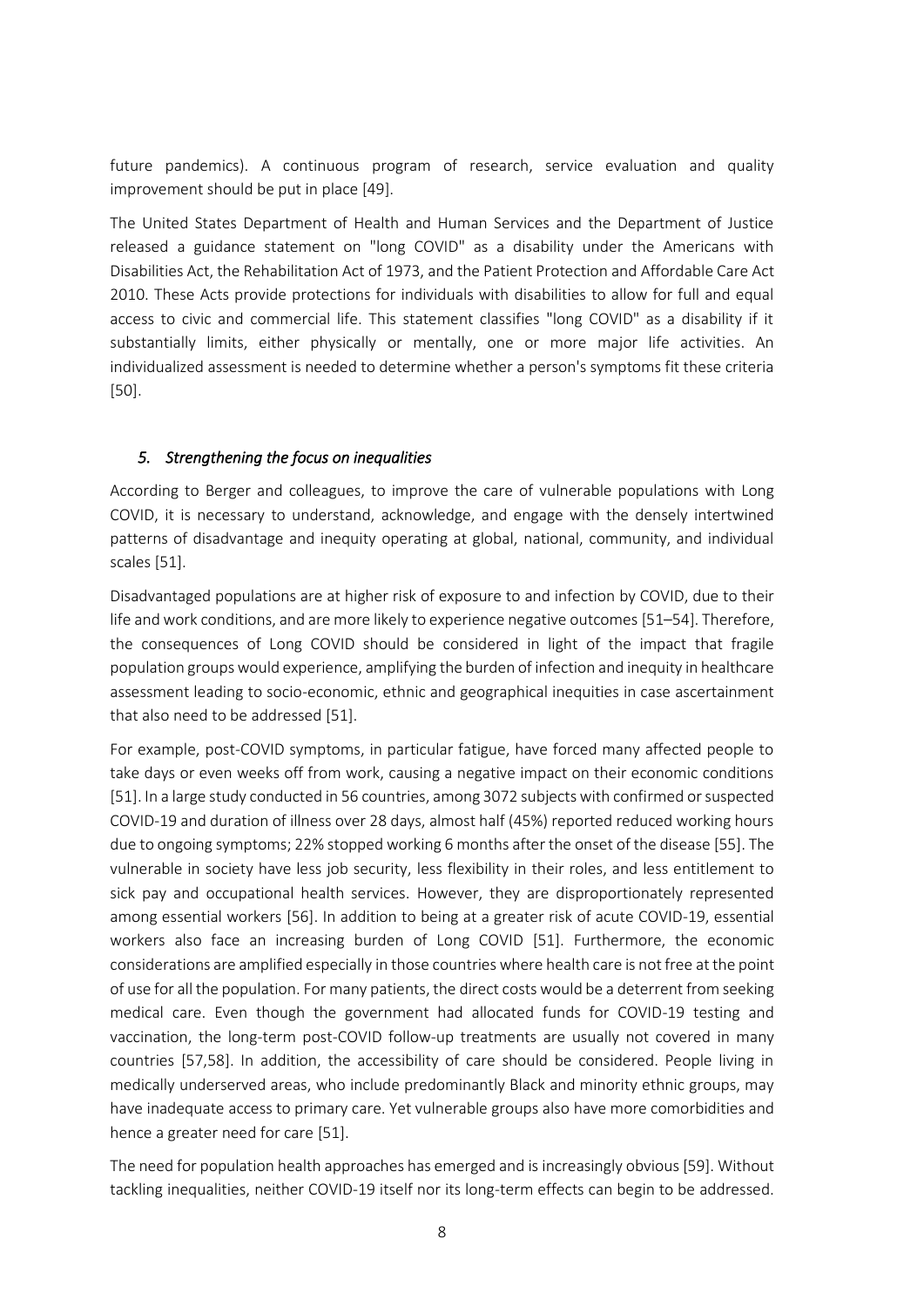Longitudinal studies are needed to highlight the interaction of different morbidities and vulnerabilities on disabilities, quality of life and social inclusion [60,61].

In addition to the need to define and measure all sequelae better, we need to prevent COVID by addressing all of the inequities in the model below. This includes addressing inequity in access to specific COIVID related prevention, treatment and care, evaluating services, undertaking longitudinal research into the life course and quality of life impacts and developing teaching materials required to ensure that healthcare professionals, employers and public can recognize and respond appropriately - all in partnership with the communities at increased risk as well as people experiencing Long COVID and those who have living experience of other chronic multisystem disorders. Current systems for rehabilitation and support, such as in cardiac and pulmonary rehabilitation, will need to be reassessed, strengthened and adapted [62–64].

### *6. Mitigating risk of Long Covid*

Dedicated policies should be put in place to mitigate the impact of Long COVID, providing tools to facilitate rehabilitation and long-term management of symptoms, for example, sickness absence from work or tailored educational programmes in schools. The UK NHS introduced long term COVID-19 related sickness absence and support programme for its directly-employed workforce [65]. In the American scenario, Long COVID can be a disability under the ADA, Section 504, and Section 1557 if it substantially limits one or more major life activities [66]. This kind of recognition helps the patient feel entitled to seek treatments and rehabilitation. Public health professionals and policymakers should promote the recognition of long COVID, as a proper diagnosis, and therefore promote dedicated healthcare services. As a chronic condition, Long COVID (and the patients) would benefit from a systematic approach and simplified process for recognising disability arising from new diagnoses as a protected characteristic under equalities and rights legislation.

The fragmented perspectives to addressing long COVID weaken the ability to manage all the different dimensions of the problem. While sustaining the efforts on strategies for the primary prevention of infection, because preventing SARS-CoV-2 infection appears to be the most effective way to prevent long COVID and its innumerable complications, mitigation measures are complex [22]. It is plausible that the fragmentary nature of the available data and the novelty of the subject are among the factors leading to the differences and difficulties in dealing with Long COVID in a harmonious and systematic manner. A greater emphasis on pan WHO European Region access to data could facilitate and promote the execution of large cohort and registry studies and understand the dimension of risk of negative health outcomes in the years after COVID-19 infection. To optimise case ascertainment, rapid access to diagnostic testing, clinical assessment and treatment for COVID and post COVID symptoms.

Another relevant aspect that should be considered is related to COVID-19 vaccination strategies, since vaccination has the potential to reduce the frequency and severity of Long COVID.

Vaccination appears to reduce levels of Long COVID but the impact across the diverse range of clinical features is not clear, particularly with the continuing emergence of new variants. Some studies suggest that vaccination might halve the risk of long COVID or have no effect at all [67].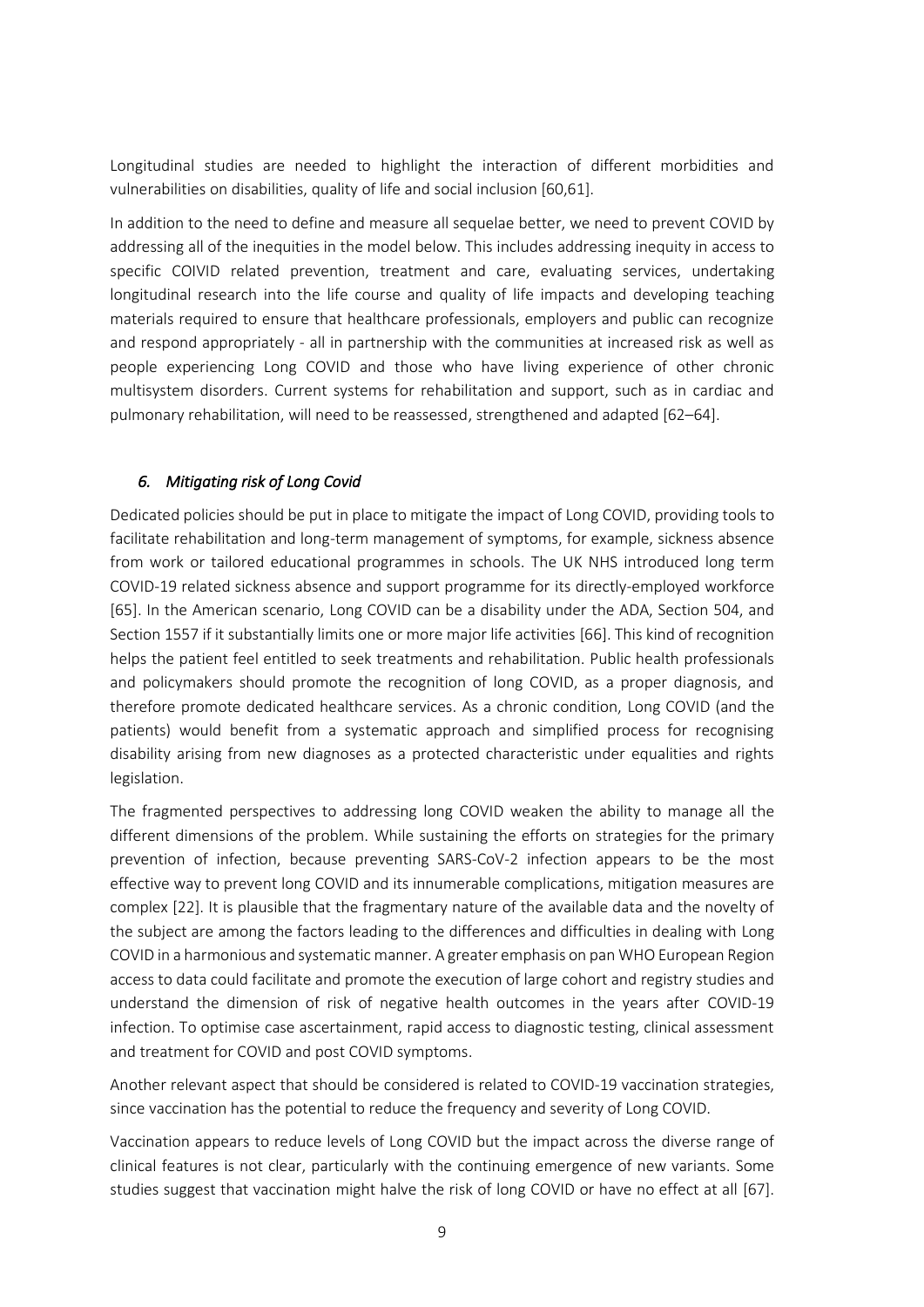Antonelli and colleagues found that the odds of having symptoms for 28 days or more of postvaccination infection were approximately halved by having two vaccine doses [68]. This result suggests that the risk of Long COVID is reduced in individuals who have received double vaccination, when additionally considering the already documented reduced risk of infection overall [68]. Similarly, an Israeli cross-sectional study on more than three thousand patients showed that vaccination reduces the risk of Long COVID [69]. In addition, the UK Health Security Agency's review highlighted that fully vaccinated people were about half as likely as partially vaccinated or unvaccinated people to develop Long COVID symptoms lasting more than 28 days and that the vaccines' effectiveness against Long COVID symptoms was highest in people aged 60 years and over [70].

On the contrary, in another work, Taquet, Dercon and Harrison said that vaccination doesn't affect several features of Long COVID, while evaluating composite Long COVID outcome in the 6 months after infection. However, fully vaccinated participants were less likely to be diagnosed with anosmia, fatigue, hair loss, interstitial lung disease, myalgia, and other pain, than unvaccinated participants [71]. There is a need to clarify any such residual uncertainties, such as whether and which clusters of symptoms or pathological mechanisms are reduced by vaccination.

The literature is not conclusive on the topic, and more studies are needed to clarify the incidence of Long COVID in partially and fully vaccinated people and additionally whether vaccination protects people from Omicron-induced Long COVID. We also need to know about any impact of repeated infections in generating Long-COVID as more people experience recurrent episodes of Omicron on top of previous variants, and it emerged that Omicron-induced Long COVID cases are adding up [36]. Recent evidence in June 2022, suggests that the Omicron variant generates a smaller percentage of Long COVID cases than the Delta variant, and that vaccination is overall protective. However, we should remember that relative risk is only part of the public health analysis and that absolute risk to populations can be very high while there are minimal or absent prevention strategies in 2022 and beyond [72].

Some surveys have been conducted to explore the impact of vaccination on symptoms in Long COVID patients. In Strain and colleagues' work, 57.9% of participants reported improvements in symptoms following vaccination [73]. In addition, in Tran and colleagues' work, COVID-19 vaccination lowers the severity and life impact of Long COVID at 120 days among patients with persistent symptoms [74].

It could be considered that Long COVID affects a significant proportion of people with acute COVID disease, therefore, reducing the denominator (which is the number of people with acute disease) of the equation, through vaccination, will reduce the population at risk of Long COVID.

Lessons can be learned from other vaccine programmes such as with Measles [75,76] and Ebola [77], and how to reduce the health and other vaccine inequality burdens on populations [78,79].

Areas where there is less vaccination coverage, provide the substrate for the emergence and spread of variants. Therefore, the most vulnerable sections of the population are more exposed to disease and adverse outcomes, creating a vicious cycle, including repeated infections. In addition to vaccination, personal protection (non-pharmacological measures), ventilation and air filtration are pivotal in reducing the risk of infection. In this context, the recent policy of lifting the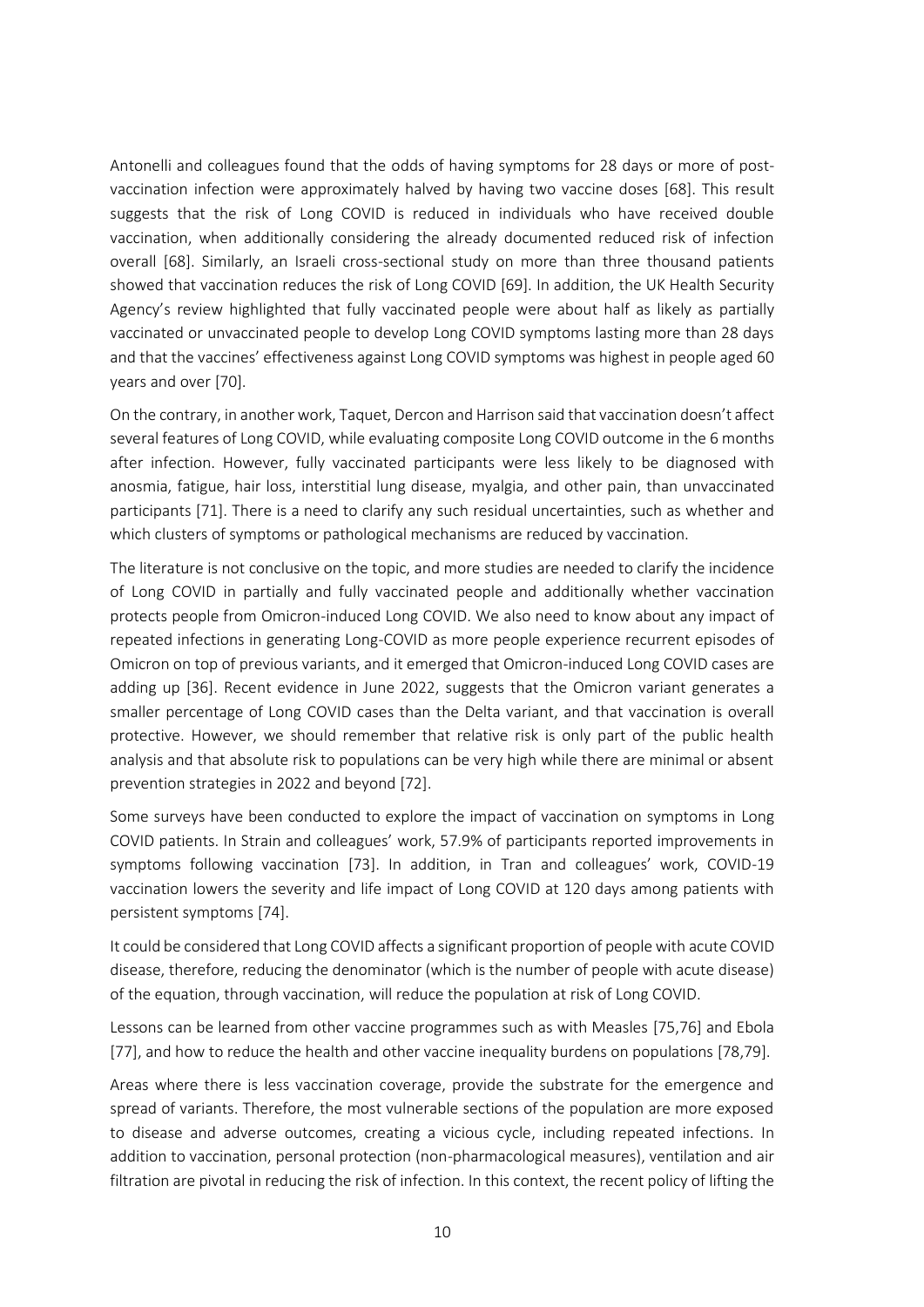facial masks requirement could have a negative impact on the most highly vulnerable people in our European populations, particularly in higher risk indoor settings [80].

The reopening of schools was crucial, but several questions remain unanswered, such as on educational ability. For example, children with Long COVID syndromes may perform worse at school, and the requirement to minimise new disability-related inequalities by providing help during tests and examinations such as for children with attention-deficit should be carefully considered. Beyond that, there are many related broad social policy issues of equitable access to education and work that can be explicitly addressed in legislation and guidance for human rights and systems supporting social wellbeing and inclusion.

#### 7. *Conclusions*

Long COVID is likely a cluster of multisystem syndromes whose manifestations, while partially overlapping with the acute presentation, vary widely among patients and are exacerbated by preexisting comorbidities and vulnerabilities. As a new cause of multi-organ pathology, it is likely to show similar inequities to many other illnesses, in risks of exposure, in illness severity and outcomes, as well as in access to prevention and treatment. As a new disease model its management should benefit from the wider knowledge base on the epidemiology of multi-system disorders and how to improve health for people with multi-morbidity and learn lessonsfrom other previous rehabilitation services. The emergency dictated by COVID and the pandemic, has highlighted systemic criticalities in the structure for the management of people with complex needs, vulnerabilities, chronic conditions and multi-morbidities. Healthcare systems (and especially primary care) has emerged as fragmented and unable to support the additional burden posed by COVID. Therefore, the system should be reviewed by supporting standardisation and implementation policies, especially considering the significant proportion of people who suffer, or will suffer, from long-term effects of acute infection. Looking at this from a workforce's standpoint, a balance between protecting the health of workers and the interests of employers should be achieved. Because of Long COVID, it is possible that many workers wouldn't be able to resume their work due to health, and occupational medicine should facilitate this process and mitigate the pandemic fatigue.

Long COVID should be classified as a preventable condition, and we should set down a marker for the requirement for internationally agreed diagnostic coding of disease, treatments and inclusion in amenable mortality lists. There is a need for standardized diagnostic and evaluation criteria for different clusters, while remaining open to differences in etiology. Data is crucial. Interlinking of data and open access could be used effectively to track post-infection development and course, use of services, effectiveness of interventions. This is compounded by the increasing demand for national health surveys and cohort studies.

Because of the complexity of COVID-19 infection and Long COVID, efforts must be focused on engaging a broader and renewed collaboration among public health stakeholders. These should take a broad, multidisciplinary approach identifying particularly vulnerable groups. Health services must be improved in proportion to the rapidly growing need, including new specialized training programs, care pathways for citizens and patients, and training for physicians. Better use of resources is also needed to ensure equitable access and distribution of health care, at the global,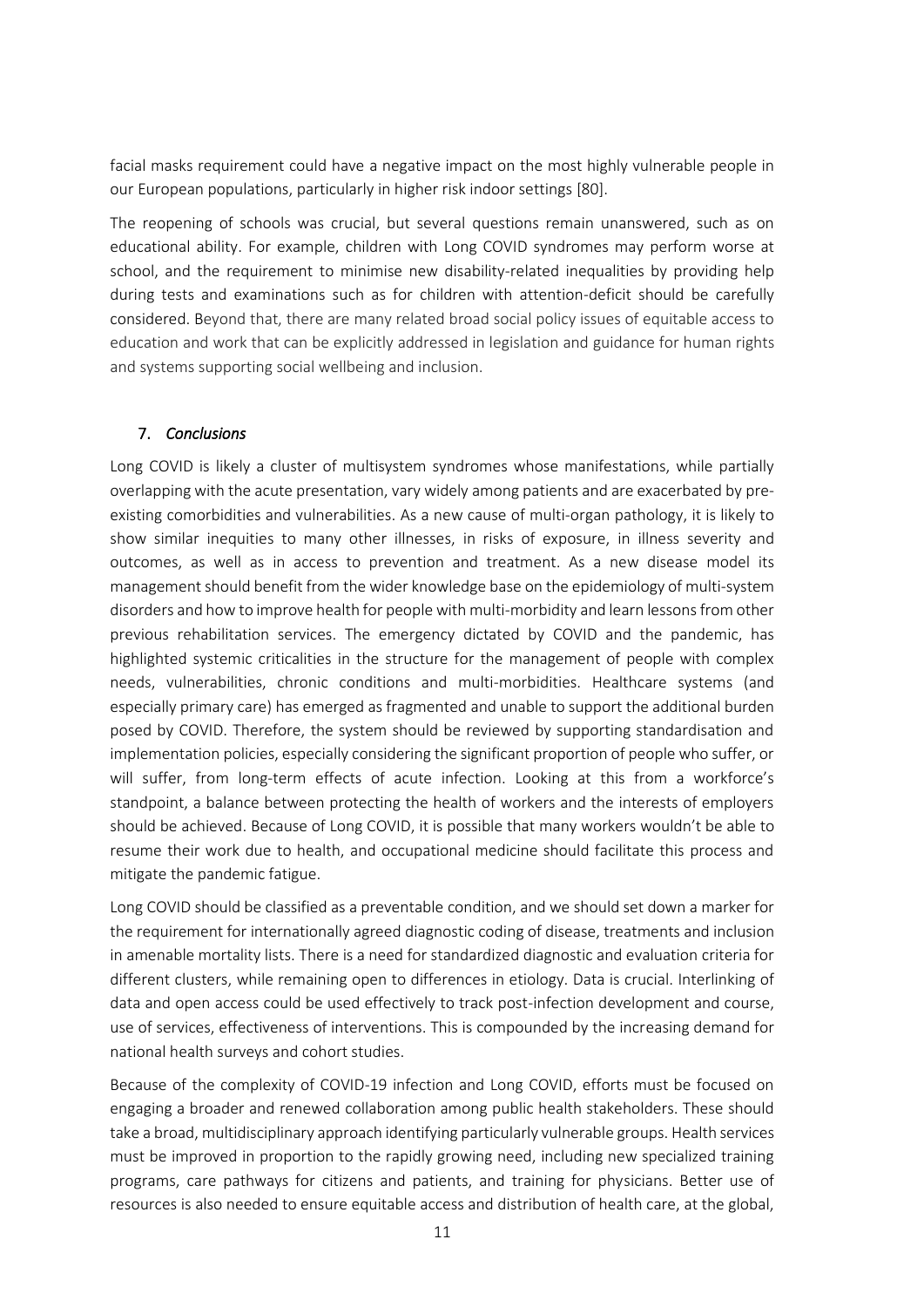national, community, and individual levels, to address health inequities. In conclusion, cooperation, on a global scale, is essential to ensure equity at all levels, providing not only more care and assistance to people with Long COVID-related syndromes, but also to the inequalities that influence and amplify the effect of the disease, enhancing access to vaccination, variants control, and population health strategies. A coordinated long-term global response strategy to properly address the challenges of Long COVID would be the best option for Public Health interests [81].

The wide range of enduring syndromes, complications, sequelae and resultant conditions that occur after COVID-19 infections will impact more on those already disadvantaged, marginalised and with most pre-existing health conditions that have a socio-economic gradient. Rehabilitation and recovery resources will need to be deployed extensively and equitably to reach those most in need across this spectrum of morbidity and disability.

### *8. Key recommendations*

1) Surveillance and tracking of all Long COVID cases, including data on their pre-existing health inequalities and clinical vulnerabilities should be promoted, with regular reporting through from local government to national levels and with sharing across countries.

2) Research into Long COVID should look at comparative incidence and prevalence across those already experiencing health inequalities and in various vulnerable groups or settings.

3) Cross-cutting policies to address the deeper issues related to inequalities should be implemented. This will need to include attention to occupational, housing, social care, educational and financial impacts on cases, those close to them and their disadvantaged communities.

4) Educational and support programs should be created for affected Long COVID patients, their carers and their wider communities, ensuring the sustainability of funding, effective interventions and evaluation over time.

5. We should work to increase the awareness of inequality, vulnerability and need for transparent equity in all interventional approaches, aimed at public health professionals, physicians and rehabilitation professionals, while also linking awareness-raising with those who live with and offer lay care for Long COVID patients.

6. Any uncertainty about role of vaccines in offering protection against Long COVID should be a major international research priority, particularly given that vaccine hesitancy and inequitable access to vaccines is evident in excluded groups.

7. There needs to be a special interest in child health regarding any Long COVID syndromes and other pandemic sequelae. This should be an area of epidemiological aetiological and interventional research, and also ensure evaluation of optimal outcomes for already disadvantaged and with anticipated associated poorer prospects for long term health status.

8. There are uncertainties about the eventual range of post COVID conditions, and an open and flexible model should be promoted that allows care and support to all who will need it, in whatever ways appropriate to the condition.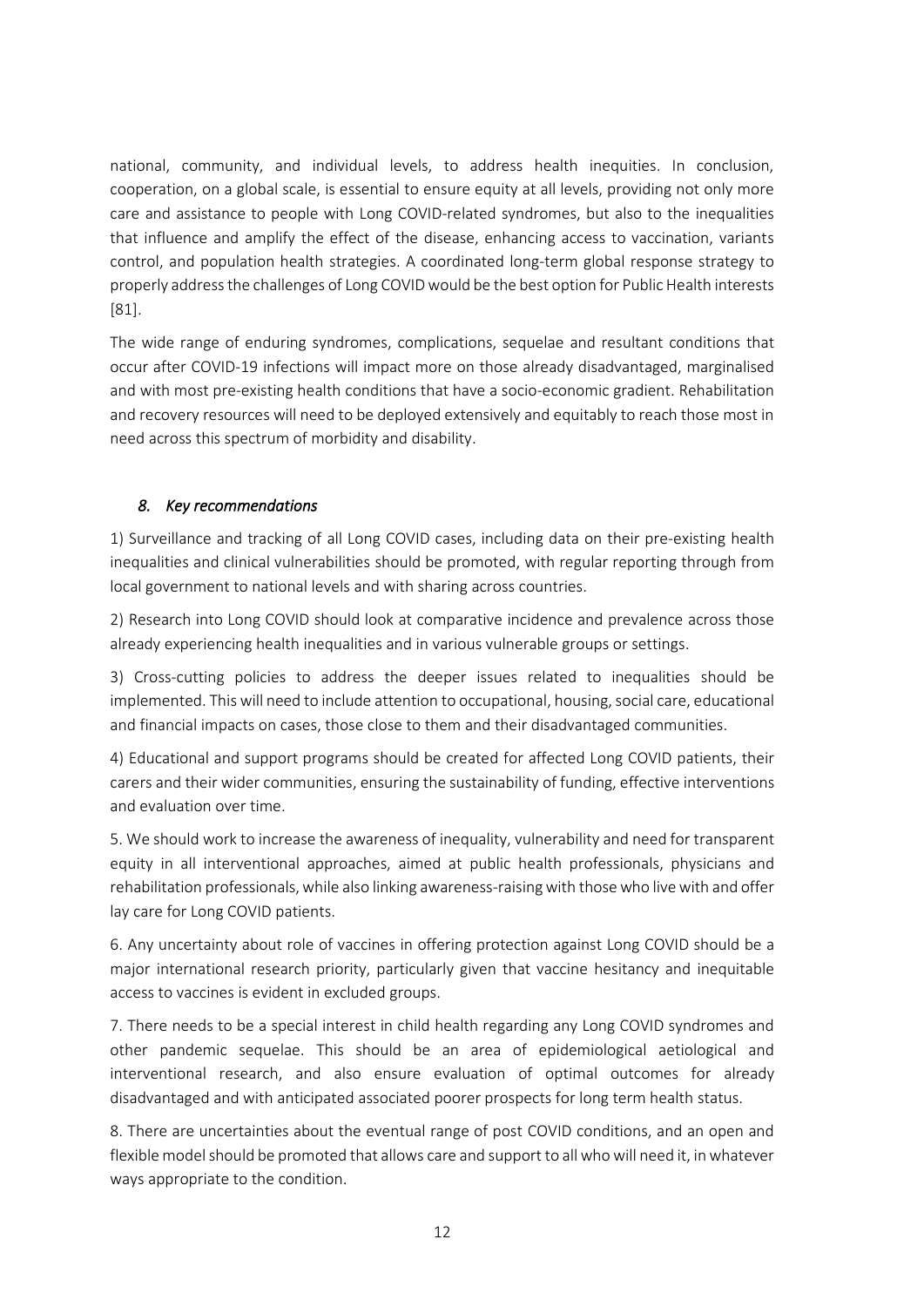9. The primary prevention of Long COVID is an underlying pre-requisite by reducing exposure of populations, especially those unvaccinated, and if newer variants have worse sequelae. Those who assess the pandemic severity largely on the basis of severity of acute infections will underestimate the pandemic's severity and the appropriate intensity of any upcoming countermeasures. As we face a winter with fewer non-vaccine protections against respiratory viruses, we should consider those already disadvantaged and most vulnerable to Long COVID in setting strategic goals and plans.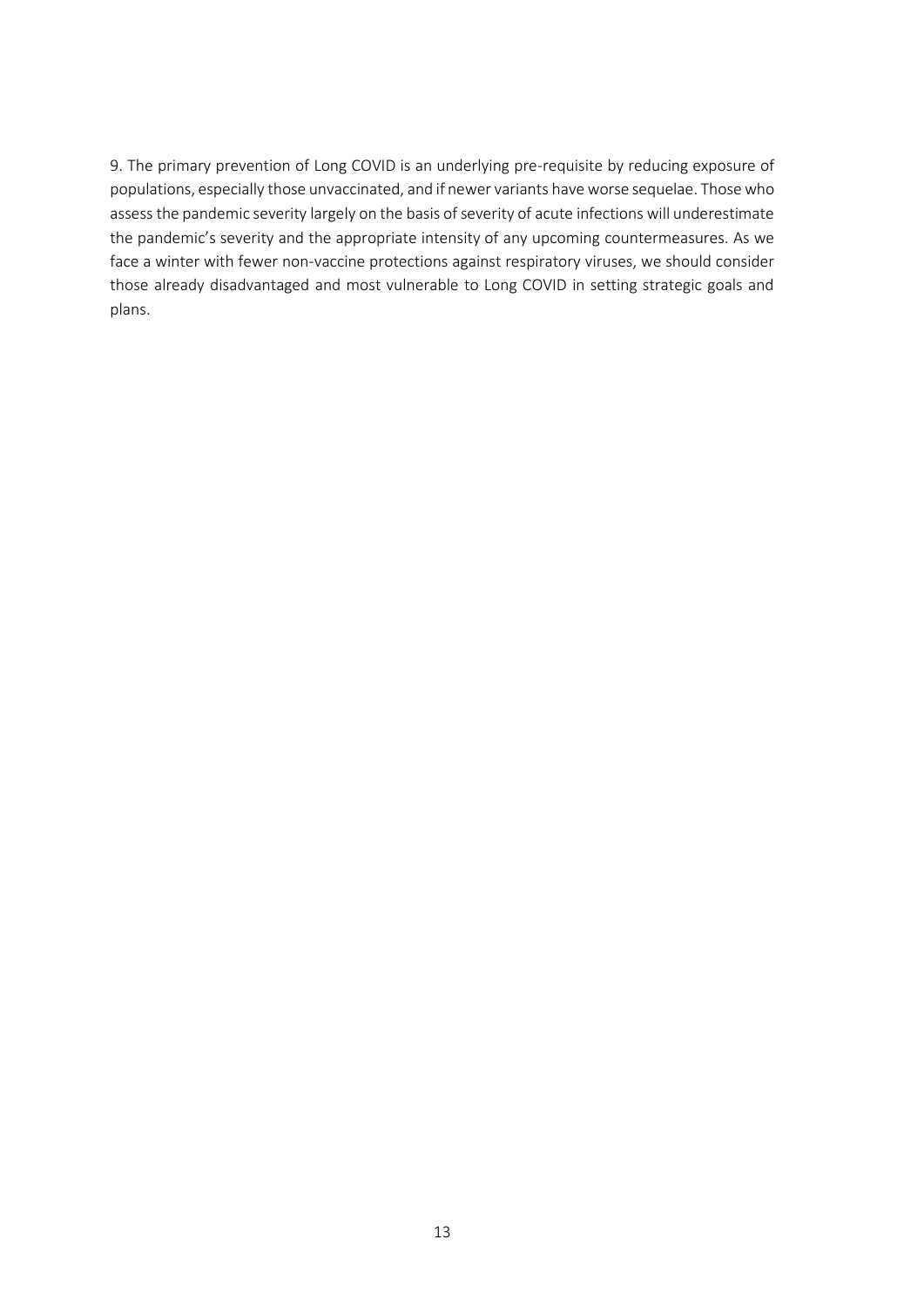#### *References*

- 1. Callard F, Perego E. How and why patients made Long Covid. Soc Sci Med [Internet]. Soc Sci Med; 2021 [cited 2021 Dec 8];268. Available from:<https://pubmed.ncbi.nlm.nih.gov/33199035/>
- 2. Rajan S, Khunti K, Alwan N, Steves C, Greenhalgh T, Macdermott N, et al. In the wake of the pandemic Preparing for Long COVID. 2021 [cited 2021 Dec 8]; Available from: <http://www.euro.who.int/en/about-us/partners/>
- 3. Díez Antón JM, Blanco J, Bassat Q, Sarukhan A, Campins M, Guerri R, et al. Post-Acute COVID Syndrome (PACS): Definition, Impact and Management A Report of the Multidisciplinary Collaborative Group for the Scientific Monitoring of COVID-19 (GCMSC) Members of the GCMSC Group: Gema M Lledó (invited contributor), Jacobo Sellares (invited contributor), Carlos Brotons, Mireia Sans [Internet]. 2021. Available from:<http://hdl.handle.net/2445/178471>
- 4. NICE Guidelines. COVID-19 rapid guideline: managing the long-term effects of COVID-19. NICE Guidelines [Internet]. 2020 [cited 2022 Jun 13];1–35. Available from: <https://www.nice.org.uk/guidance/ng188>
- 5. Datta SD, Talwar A, Lee JT. A Proposed Framework and Timeline of the Spectrum of Disease Due to SARS-CoV-2 Infection: Illness Beyond Acute Infection and Public Health Implications. JAMA [Internet]. JAMA; 2020 [cited 2021 Dec 9];324:2251–2. Available from:<https://pubmed.ncbi.nlm.nih.gov/33206133/>
- 6. Alwan NA, Johnson L. Defining long COVID: Going back to the start. Med (New York, N.y) [Internet]. Elsevier; 2021 [cited 2021 Dec 9];2:501. Available from: <https://www.sciencedirect.com/science/article/pii/S2666634021001057>
- 7. Post COVID-19 condition (Long COVID) [Internet]. [cited 2021 Dec 9]. Available from: <https://www.who.int/srilanka/news/detail/16-10-2021-post-covid-19-condition>
- 8. Brodin P, Casari G, Townsend L, O'Farrelly C, Tancevski I, Löffler-Ragg J, et al. Studying severe long COVID to understand post-infectious disorders beyond COVID-19. Nature Medicine 2022 [Internet]. Nature Publishing Group; 2022 [cited 2022 Apr 8];1–4. Available from: <https://www.nature.com/articles/s41591-022-01766-7>
- 9. Aiyegbusi OL, Hughes SE, Turner G, Rivera SC, McMullan C, Chandan JS, et al. Symptoms, complications and management of long COVID: a review. J R Soc Med [Internet]. J R Soc Med; 2021 [cited 2021 Dec 9];114:428–42. Available from[: https://pubmed.ncbi.nlm.nih.gov/34265229/](https://pubmed.ncbi.nlm.nih.gov/34265229/)
- 10. Malik P, Patel K, Pinto C, Jaiswal R, Tirupathi R, Pillai S, et al. Post-acute COVID-19 syndrome (PCS) and health-related quality of life (HRQoL)—A systematic review and meta-analysis. Journal of Medical Virology [Internet]. John Wiley and Sons Inc; 2022 [cited 2021 Dec 9];94:253–62. Available from: [http://www.pubfacts.com/detail/34463956/Post-acute-COVID-19-syndrome-PCS-and-health](http://www.pubfacts.com/detail/34463956/Post-acute-COVID-19-syndrome-PCS-and-health-related-quality-of-life-HRQoL-A-systematic-review-and-me)[related-quality-of-life-HRQoL-A-systematic-review-and-me](http://www.pubfacts.com/detail/34463956/Post-acute-COVID-19-syndrome-PCS-and-health-related-quality-of-life-HRQoL-A-systematic-review-and-me)
- 11. Nalbandian A, Sehgal K, Gupta A, Madhavan M v., McGroder C, Stevens JS, et al. Post-acute COVID-19 syndrome. Nat Med [Internet]. Nat Med; 2021 [cited 2021 Dec 9];27:601–15. Available from: <https://pubmed.ncbi.nlm.nih.gov/33753937/>
- 12. Aiyegbusi OL, Hughes SE, Turner G, Rivera SC, McMullan C, Chandan JS, et al. Symptoms, complications and management of long COVID: a review. J R Soc Med [Internet]. Royal Society of Medicine Press; 2021 [cited 2022 Apr 21];114:428. Available from: <https://journals.sagepub.com/doi/full/10.1177/01410768211032850>
- 13. Lopez-Leon S, Wegman-Ostrosky T, Perelman C, Sepulveda R, Rebolledo PA, Cuapio A, et al. More than 50 long-term effects of COVID-19: a systematic review and meta-analysis. Sci Rep [Internet]. Sci Rep; 2021 [cited 2022 Apr 8];11. Available from:<https://pubmed.ncbi.nlm.nih.gov/34373540/>
- 14. van Gassel RJJ, Bels JLM, Raafs A, van Bussel BCT, van de Poll MCG, Simons SO, et al. High prevalence of pulmonary sequelae at 3 months after hospital discharge in mechanically ventilated survivors of COVID-19. American Journal of Respiratory and Critical Care Medicine. American Thoracic Society; 2021;203:371–4.
- 15. NIHR Evidence Living with Covid19 Second review Informative and accessible health and care research [Internet]. [cited 2022 Apr 21]. Available from: [https://evidence.nihr.ac.uk/themed](https://evidence.nihr.ac.uk/themed-review/living-with-covid19-second-review/)[review/living-with-covid19-second-review/](https://evidence.nihr.ac.uk/themed-review/living-with-covid19-second-review/)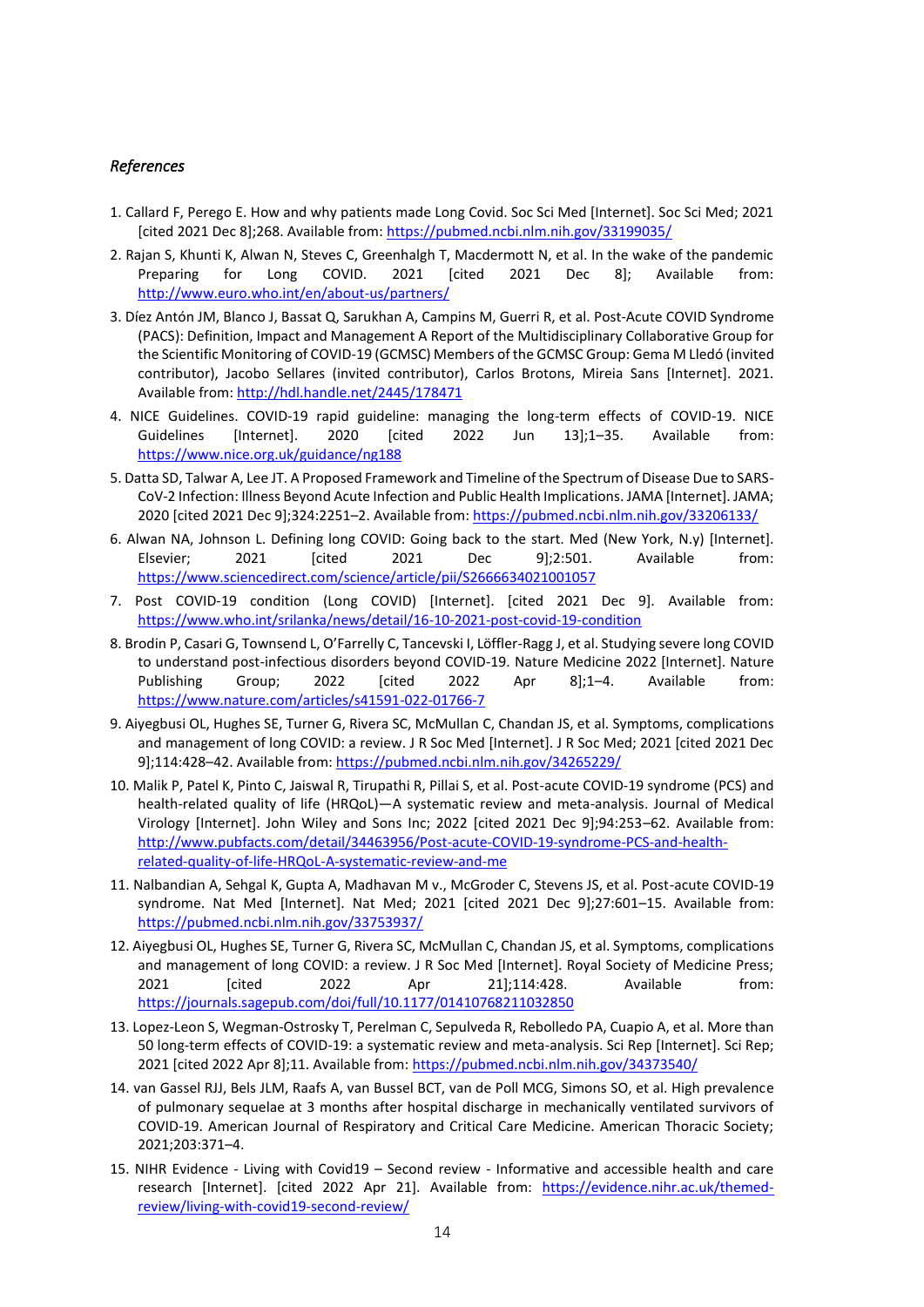- 16. Gerayeli F v., Milne S, Cheung C, Li X, Yang CWT, Tam A, et al. COPD and the risk of poor outcomes in COVID-19: A systematic review and meta-analysis. EClinicalMedicine. Elsevier; 2021;33:100789.
- 17. Andrade BS, Siqueira S, de Assis Soares WR, de Souza Rangel F, Santos NO, dos Santos Freitas A, et al. Long-COVID and Post-COVID Health Complications: An Up-to-Date Review on Clinical Conditions and Their Possible Molecular Mechanisms. Viruses [Internet]. Multidisciplinary Digital Publishing Institute (MDPI); 2021 [cited 2022 Jun 6];13:700. Available from[: https://www.mdpi.com/1999-4915/13/4/700](https://www.mdpi.com/1999-4915/13/4/700)
- 18. Needham DM, Davidson J, Cohen H, Hopkins RO, Weinert C, Wunsch H, et al. Improving long-term outcomes after discharge from intensive care unit: report from a stakeholders' conference. Crit Care Med [Internet]. Crit Care Med; 2012 [cited 2022 May 25];40:502–9. Available from: <https://pubmed.ncbi.nlm.nih.gov/21946660/>
- 19. Ohtake PJ, Lee AC, Scott JC, Hinman RS, Ali NA, Hinkson CR, et al. Physical Impairments Associated With Post-Intensive Care Syndrome: Systematic Review Based on the World Health Organization's International Classification of Functioning, Disability and Health Framework. Phys Ther [Internet]. Phys Ther; 2018 [cited 2022 May 25];98:631–45. Available from: <https://pubmed.ncbi.nlm.nih.gov/29961847/>
- 20. Raveendran A v., Jayadevan R, Sashidharan S. Long COVID: An overview. Diabetes Metab Syndr [Internet]. Diabetes Metab Syndr; 2021 [cited 2021 Dec 9];15:869–75. Available from: <https://pubmed.ncbi.nlm.nih.gov/33892403/>
- 21. Cohen K, Ren S, Heath K, Dasmariñas MC, Jubilo KG, Guo Y, et al. Risk of persistent and new clinical sequelae among adults aged 65 years and older during the post-acute phase of SARS-CoV-2 infection: retrospective cohort study. [cited 2022 Apr 8]; Available from:<http://dx.doi.org/10.1136/>
- 22. Xie Y, Xu E, Bowe B, Al-Aly Z. Long-term cardiovascular outcomes of COVID-19. Nature Medicine 2022 [Internet]. Nature Publishing Group; 2022 [cited 2022 Feb 18];1–8. Available from: <https://www.nature.com/articles/s41591-022-01689-3>
- 23. Katsoularis I, Fonseca-Rodríguez O, Farrington P, Jerndal H, Lundevaller EH, Sund M, et al. Risks of deep vein thrombosis, pulmonary embolism, and bleeding after covid-19: nationwide self-controlled cases series and matched cohort study. BMJ [Internet]. British Medical Journal Publishing Group; 2022 [cited 2022 Apr 8];377:e069590. Available from:<https://www.bmj.com/content/377/bmj-2021-069590>
- 24. Barnett K, Mercer SW, Norbury M, Watt G, Wyke S, Guthrie B. Epidemiology of multimorbidity and implications for health care, research, and medical education: A cross-sectional study. The Lancet [Internet]. Elsevier B.V.; 2012 [cited 2022 Jun 4];380:37–43. Available from: <http://www.thelancet.com/article/S0140673612602402/fulltext>
- 25. Taquet M, Geddes JR, Husain M, Luciano S, Harrison PJ. 6-month neurological and psychiatric outcomes in 236 379 survivors of COVID-19: a retrospective cohort study using electronic health records. The Lancet Psychiatry [Internet]. Elsevier Ltd; 2021 [cited 2022 Apr 10];8:416–27. Available from: <http://www.thelancet.com/article/S2215036621000845/fulltext>
- 26. Sandler CX, Wyller VBB, Moss-Morris R, Buchwald D, Crawley E, Hautvast J, et al. Long COVID and Postinfective Fatigue Syndrome: A Review. Open Forum Infectious Diseases [Internet]. Oxford University Press; 2021 [cited 2022 Apr 20];8. Available from: <https://www.ncbi.nlm.nih.gov/pmc/articles/PMC8496765/>
- 27. Stormorken E, Jason LA, Kirkevold M. Factors impacting the illness trajectory of post-infectious fatigue syndrome: a qualitative study of adults' experiences. BMC Public Health [Internet]. BioMed Central; 2017 [cited 2022 Jun 15];17. Available from: <https://bmcpublichealth.biomedcentral.com/articles/10.1186/s12889-017-4968-2>
- 28. Yong SJ. Long COVID or post-COVID-19 syndrome: putative pathophysiology, risk factors, and treatments. Infectious Diseases [Internet]. Taylor and Francis Ltd.; 2021 [cited 2022 Apr 11];53:737– 54. Available from:<https://www.tandfonline.com/doi/abs/10.1080/23744235.2021.1924397>
- 29. Global COVID-19 Clinical Platform Case Report Form (CRF) for Post COVID condition (Post COVID-19 CRF) [Internet]. [cited 2022 Apr 20]. Available from: [https://www.who.int/publications/i/item/global](https://www.who.int/publications/i/item/global-covid-19-clinical-platform-case-report-form-(crf)-for-post-covid-conditions-(post-covid-19-crf-)[covid-19-clinical-platform-case-report-form-\(crf\)-for-post-covid-conditions-\(post-covid-19-crf-\)](https://www.who.int/publications/i/item/global-covid-19-clinical-platform-case-report-form-(crf)-for-post-covid-conditions-(post-covid-19-crf-)
- 30. Reid J, Michelson K, Siepmann I, Mason-Jones A, Simon J. Addressing the long shadows of the COVID-- 19 pandemic's unjust, unequal, deep, widespread and enduring impacts over the next decade. 2022;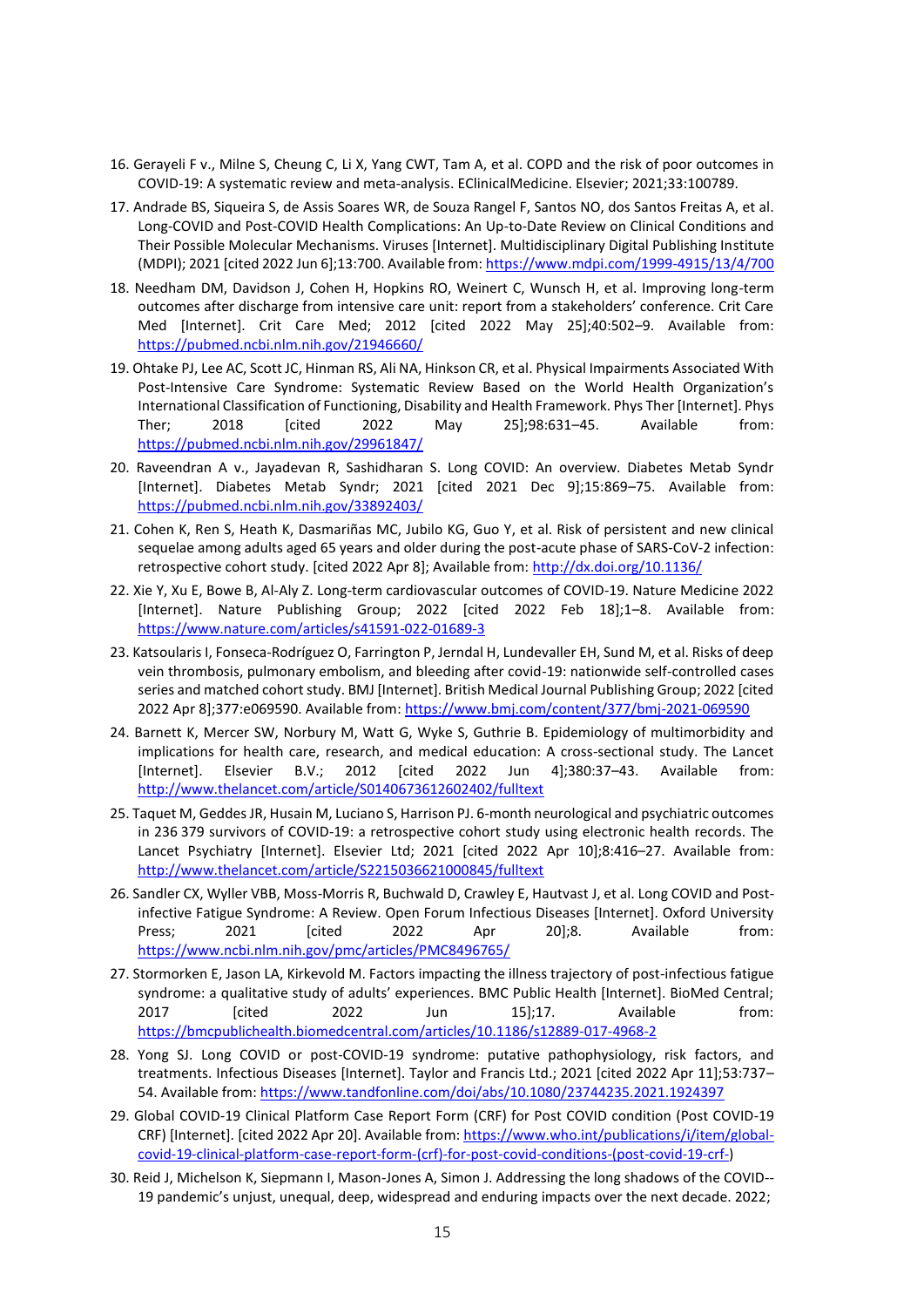- 31. Alwan NA. Lessons from Long COVID: working with patients to design better research. Nature Reviews Immunology 2022 [Internet]. Nature Publishing Group; 2022 [cited 2022 Feb 17];1–2. Available from: <https://www.nature.com/articles/s41577-022-00692-6>
- 32. Mantovani A, Rinaldi E, Zusi C, Beatrice G, Saccomani MD, Dalbeni A. Coronavirus disease 2019 (COVID-19) in children and/or adolescents: a meta-analysis. Pediatr Res [Internet]. Pediatr Res; 2021 [cited 2022 Jun 4];89:733–7. Available from:<https://pubmed.ncbi.nlm.nih.gov/32555539/>
- 33. Variation in the COVID-19 infection–fatality ratio by age, time, and geography during the pre-vaccine era: a systematic analysis. The Lancet. Elsevier; 2022;399:1469–88.
- 34. Prevalence of ongoing symptoms following coronavirus (COVID-19) infection in the UK Office for National Statistics [Internet]. [cited 2022 Jan 26]. Available from: [https://www.ons.gov.uk/peoplepopulationandcommunity/healthandsocialcare/conditionsanddiseas](https://www.ons.gov.uk/peoplepopulationandcommunity/healthandsocialcare/conditionsanddiseases/bulletins/prevalenceofongoingsymptomsfollowingcoronaviruscovid19infectionintheuk/6january2022) [es/bulletins/prevalenceofongoingsymptomsfollowingcoronaviruscovid19infectionintheuk/6january2](https://www.ons.gov.uk/peoplepopulationandcommunity/healthandsocialcare/conditionsanddiseases/bulletins/prevalenceofongoingsymptomsfollowingcoronaviruscovid19infectionintheuk/6january2022) [022](https://www.ons.gov.uk/peoplepopulationandcommunity/healthandsocialcare/conditionsanddiseases/bulletins/prevalenceofongoingsymptomsfollowingcoronaviruscovid19infectionintheuk/6january2022)
- 35. Prevalence of ongoing symptoms following coronavirus (COVID-19) infection in the UK Office for National Statistics [Internet]. [cited 2022 Jan 26]. Available from: [https://www.ons.gov.uk/peoplepopulationandcommunity/healthandsocialcare/conditionsanddiseas](https://www.ons.gov.uk/peoplepopulationandcommunity/healthandsocialcare/conditionsanddiseases/bulletins/prevalenceofongoingsymptomsfollowingcoronaviruscovid19infectionintheuk/4november2021) [es/bulletins/prevalenceofongoingsymptomsfollowingcoronaviruscovid19infectionintheuk/4novemb](https://www.ons.gov.uk/peoplepopulationandcommunity/healthandsocialcare/conditionsanddiseases/bulletins/prevalenceofongoingsymptomsfollowingcoronaviruscovid19infectionintheuk/4november2021) [er2021](https://www.ons.gov.uk/peoplepopulationandcommunity/healthandsocialcare/conditionsanddiseases/bulletins/prevalenceofongoingsymptomsfollowingcoronaviruscovid19infectionintheuk/4november2021)
- 36. Prevalence of ongoing symptoms following coronavirus (COVID-19) infection in the UK Office for National Statistics [Internet]. [cited 2022 Jun 13]. Available from: [https://www.ons.gov.uk/peoplepopulationandcommunity/healthandsocialcare/conditionsanddiseas](https://www.ons.gov.uk/peoplepopulationandcommunity/healthandsocialcare/conditionsanddiseases/bulletins/prevalenceofongoingsymptomsfollowingcoronaviruscovid19infectionintheuk/1june2022) [es/bulletins/prevalenceofongoingsymptomsfollowingcoronaviruscovid19infectionintheuk/1june202](https://www.ons.gov.uk/peoplepopulationandcommunity/healthandsocialcare/conditionsanddiseases/bulletins/prevalenceofongoingsymptomsfollowingcoronaviruscovid19infectionintheuk/1june2022) [2](https://www.ons.gov.uk/peoplepopulationandcommunity/healthandsocialcare/conditionsanddiseases/bulletins/prevalenceofongoingsymptomsfollowingcoronaviruscovid19infectionintheuk/1june2022)
- 37. Zimmermann P, Pittet LF, Curtis N. How Common is Long COVID in Children and Adolescents? The Pediatric Infectious Disease Journal [Internet]. Wolters Kluwer Health; 2021 [cited 2022 Jan 25];40:e482. Available from[: https://pubmed.ncbi.nlm.nih.gov/34870392/](https://pubmed.ncbi.nlm.nih.gov/34870392/)
- 38. Blankenburg J, Wekenborg MK, Reichert J, Kirsten C, Kahre E, Haag L, et al. Mental Health of Adolescents in the Pandemic: Long-COVID-19 or Long-Pandemic Syndrome? SSRN Electronic Journal [Internet]. Elsevier BV; 2021 [cited 2022 Jan 25]; Available from: <https://papers.ssrn.com/abstract=3844826>
- 39. Radtke T, Ulyte A, Puhan MA, Kriemler S. Long-term Symptoms After SARS-CoV-2 Infection in Children and Adolescents. JAMA [Internet]. American Medical Association; 2021 [cited 2022 Jan 25];326:869– 71. Available from:<https://jamanetwork.com/journals/jama/fullarticle/2782164>
- 40. Miller F, Nguyen V, Navaratnam A, Shrotri M, Kovar J, Hayward AC, et al. Prevalence of persistent symptoms in children during the COVID-19 pandemic: evidence from a household cohort study in England and Wales. 2021 [cited 2022 Jan 25]; Available from: <https://europepmc.org/article/PPR/PPR351807>
- 41. Molteni E, Sudre CH, Canas LS, Bhopal SS, Hughes RC, Antonelli M, et al. Illness duration and symptom profile in symptomatic UK school-aged children tested for SARS-CoV-2. The Lancet Child and Adolescent Health [Internet]. Elsevier B.V.; 2021 [cited 2022 Apr 11];5:708–18. Available from: <http://www.thelancet.com/article/S235246422100198X/fulltext>
- 42. Guidance for diagnostic testing of cases with severe acute hepatitis of unknown aetiology in children [Internet]. [cited 2022 May 26]. Available from: [https://www.ecdc.europa.eu/en/publications](https://www.ecdc.europa.eu/en/publications-data/guidance-diagnostic-testing-cases-severe-acute-hepatitis-unknown-aetiology)[data/guidance-diagnostic-testing-cases-severe-acute-hepatitis-unknown-aetiology](https://www.ecdc.europa.eu/en/publications-data/guidance-diagnostic-testing-cases-severe-acute-hepatitis-unknown-aetiology)
- 43. Kendall EK, Olaker VR, Kaelber DC, Xu R, Davis PB. Elevated liver enzymes and bilirubin following SARS-CoV-2 infection in children under 10. medRxiv [Internet]. Cold Spring Harbor Laboratory Press; 2022 [cited 2022 May 26];2022.05.10.22274866. Available from: <https://www.medrxiv.org/content/10.1101/2022.05.10.22274866v1>
- 44. Araújo LA de, Veloso CF, Souza M de C, Azevedo JMC de, Tarro G. The potential impact of the COVID-19 pandemic on child growth and development: a systematic review. J Pediatr (Rio J) [Internet]. J Pediatr (Rio J); 2021 [cited 2022 Jun 4];97:369–77. Available from: <https://pubmed.ncbi.nlm.nih.gov/32980318/>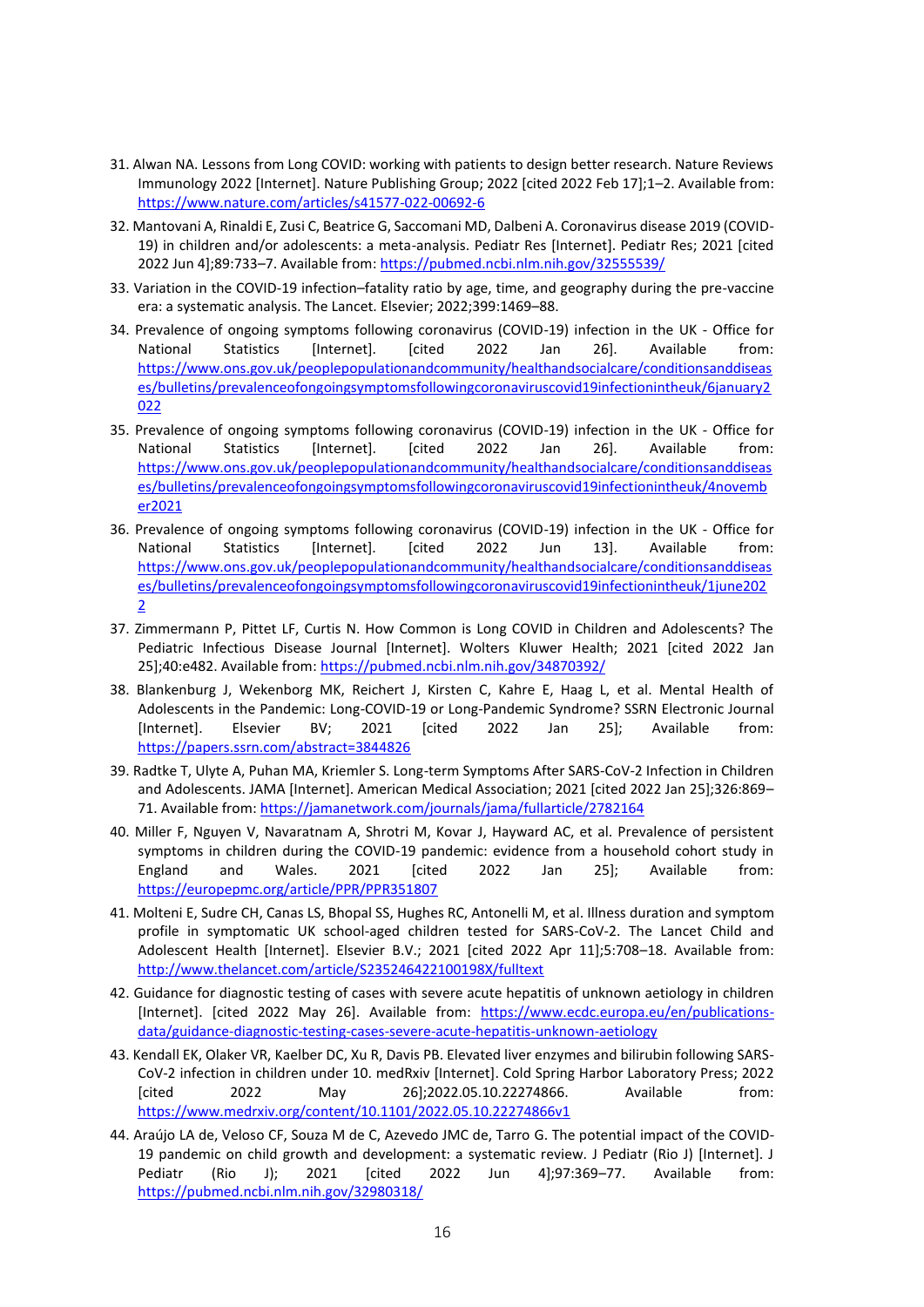- 45. Izquierdo-Pujol J, Moron-Lopez S, Dalmau J, Gonzalez-Aumatell A, Carreras-Abad C, Mendez M, et al. Post COVID-19 Condition in Children and Adolescents: An Emerging Problem. Front Pediatr [Internet]. Front Pediatr; 2022 [cited 2022 Jun 4];10. Available from: <https://pubmed.ncbi.nlm.nih.gov/35633949/>
- 46. Baraniuk C. Covid-19: How Europe is approaching long covid. BMJ [Internet]. British Medical Journal Publishing Group; 2022 [cited 2022 Feb 22];376:o158. Available from: <https://www.bmj.com/content/376/bmj.o158>
- 47. Long Covid Scotland [Internet]. [cited 2022 Apr 5]. Available from: <https://www.longcovid.scot/support%20INEQUALITIES>
- 48. Supporting documents Coronavirus (COVID-19): Scotland's Long Covid service gov.scot [Internet]. [cited 2022 Apr 5]. Available from: [https://www.gov.scot/publications/scotlands-long-covid](https://www.gov.scot/publications/scotlands-long-covid-service/documents/)[service/documents/](https://www.gov.scot/publications/scotlands-long-covid-service/documents/)
- 49. criticalcarerecovery.com -spread throughout Scotland [Internet]. [cited 2022 Apr 5]. Available from: [https://www.ed.ac.uk/files/atoms/files/pam\\_ramsay\\_-\\_whatsnew\\_june\\_2017-final.pdf](https://www.ed.ac.uk/files/atoms/files/pam_ramsay_-_whatsnew_june_2017-final.pdf)
- 50. Guidance on "Long COVID" as a Disability Under the ADA, Section | HHS.gov [Internet]. [cited 2022 Apr 20]. Available from: [https://www.hhs.gov/civil-rights/for-providers/civil-rights-covid19/guidance](https://www.hhs.gov/civil-rights/for-providers/civil-rights-covid19/guidance-long-covid-disability/index.html)[long-covid-disability/index.html](https://www.hhs.gov/civil-rights/for-providers/civil-rights-covid19/guidance-long-covid-disability/index.html)
- 51. Berger Z, Altiery De Jesus V, Assoumou SA, Greenhalgh T. Long COVID and Health Inequities: The Role of Primary Care. The Milbank Quarterly [Internet]. John Wiley & Sons, Ltd; 2021 [cited 2021 Dec 8];99:519–41. Available from[: https://onlinelibrary.wiley.com/doi/full/10.1111/1468-0009.12505](https://onlinelibrary.wiley.com/doi/full/10.1111/1468-0009.12505)
- 52. Uphoff EP, Lombardo C, Johnston G, Weeks L, Rodgers M, Dawson S, et al. Mental health among healthcare workers and other vulnerable groups during the COVID-19 pandemic and other coronavirus outbreaks: A rapid systematic review. PLOS ONE [Internet]. Public Library of Science; 2021 [cited 2022 Jun 15];16:e0254821. Available from: <https://journals.plos.org/plosone/article?id=10.1371/journal.pone.0254821>
- 53. Burstrom B, Tao W. Social determinants of health and inequalities in COVID-19. European Journal of Public Health [Internet]. Oxford Academic; 2020 [cited 2022 Jun 15];30:617-8. Available from: <https://academic.oup.com/eurpub/article/30/4/617/5868718>
- 54. Wang Z, Tang K. Combating COVID-19: health equity matters. Nature Medicine. Nature Research; 2020;26:458.
- 55. Davis HE, Assaf GS, McCorkell L, Wei H, Low RJ, Re'em Y, et al. Characterizing long COVID in an international cohort: 7 months of symptoms and their impact. EClinicalMedicine [Internet]. EClinicalMedicine; 2021 [cited 2021 Dec 9];38:101019. Available from: <https://pubmed.ncbi.nlm.nih.gov/34308300/>
- 56. Dorn A van, Cooney RE, Sabin ML. COVID-19 exacerbating inequalities in the US. The Lancet [Internet]. Elsevier; 2020 [cited 2022 Feb 17];395:1243–4. Available from: <http://www.thelancet.com/article/S014067362030893X/fulltext>
- 57. Study shows inequalities in addressing post-acute neurological manifestations of COVID-19 [Internet]. [cited 2022 Feb 17]. Available from: [https://www.news-medical.net/news/20220119/Study-shows](https://www.news-medical.net/news/20220119/Study-shows-inequalities-in-addressing-post-acute-neurological-manifestations-of-COVID-19.aspx)[inequalities-in-addressing-post-acute-neurological-manifestations-of-COVID-19.aspx](https://www.news-medical.net/news/20220119/Study-shows-inequalities-in-addressing-post-acute-neurological-manifestations-of-COVID-19.aspx)
- 58. Nolen LST, Mukerji SS, Mejia NI. Post-acute neurological consequences of COVID-19: an unequal burden. Nature Medicine [Internet]. Nature Research; 2022 [cited 2022 Feb 17];28:20–3. Available from: [https://www.news-medical.net/news/20220119/Study-shows-inequalities-in-addressing-post](https://www.news-medical.net/news/20220119/Study-shows-inequalities-in-addressing-post-acute-neurological-manifestations-of-COVID-19.aspx)[acute-neurological-manifestations-of-COVID-19.aspx](https://www.news-medical.net/news/20220119/Study-shows-inequalities-in-addressing-post-acute-neurological-manifestations-of-COVID-19.aspx)
- 59. Bakshi S, Schiavoni KH, Carlson LC, Chang TE, Flaster AO, Forester BP, et al. The essential role of population health during and beyond COVID-19. American Journal of Managed Care. Ascend Media; 2021;27.
- 60. European Commission. EU strategic framework on health and safety at work 2021-2027 Occupational safety and health in a changing world of work {SWD(2021) 148 final} - {SWD(2021) 149 final} [Internet]. 2021 [cited 2022 Jun 15]. Available from: [https://eur-lex.europa.eu/legal](https://eur-lex.europa.eu/legal-content/EN/TXT/PDF/?uri=CELEX:52021DC0323&from=EN)[content/EN/TXT/PDF/?uri=CELEX:52021DC0323&from=EN](https://eur-lex.europa.eu/legal-content/EN/TXT/PDF/?uri=CELEX:52021DC0323&from=EN)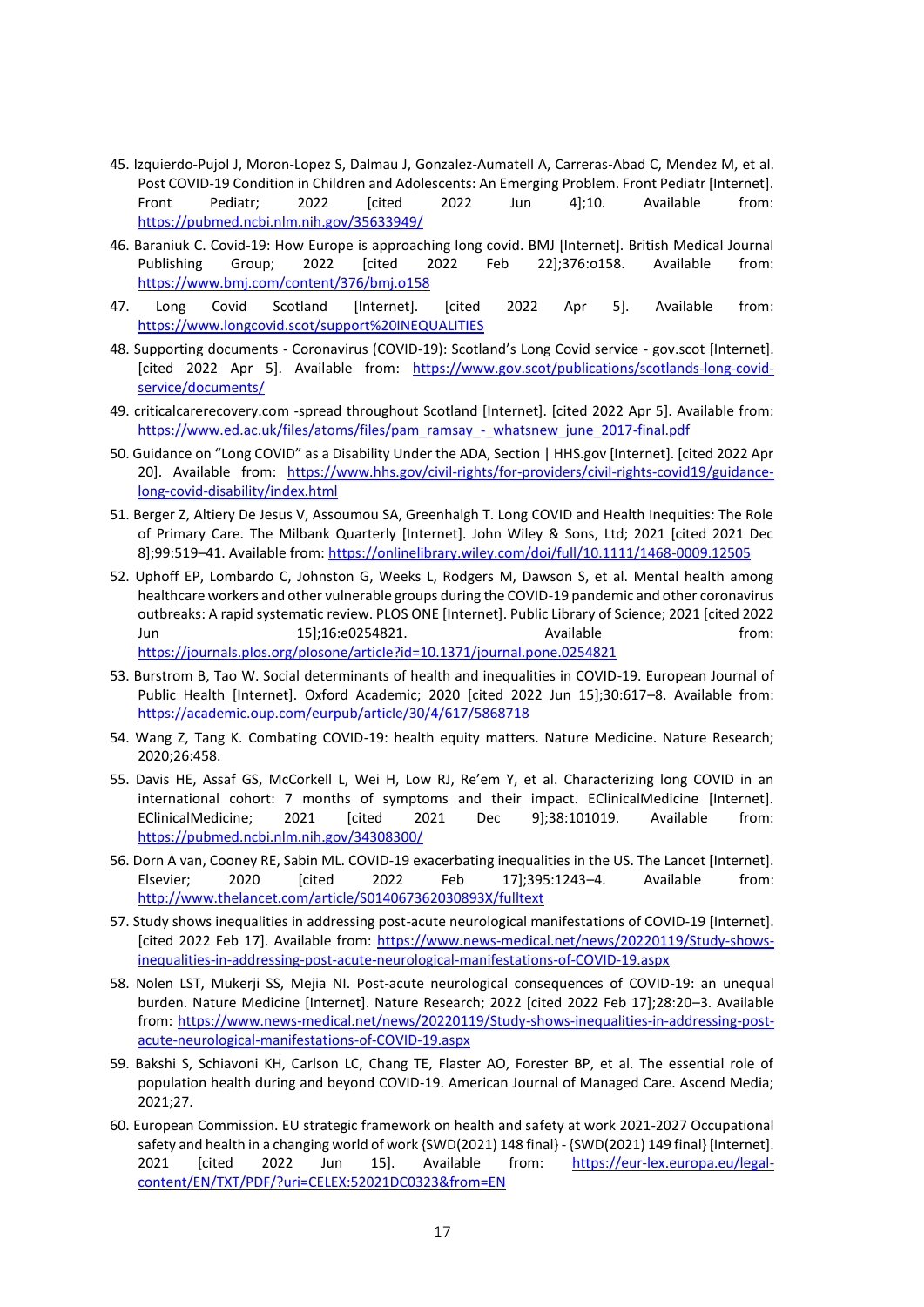- 61. Côté D, Durant S, MacEachen E, Majowicz S, Meyer S, Huynh AT, et al. A rapid scoping review of COVID-19 and vulnerable workers: Intersecting occupational and public health issues. Am J Ind Med [Internet]. Am J Ind Med; 2021 [cited 2022 Jun 15];64:551–66. Available from: <https://pubmed.ncbi.nlm.nih.gov/34003502/>
- 62. Coraci D, Fusco A, Frizziero A, Giovannini S, Biscotti L, Padua L. Global approaches for global challenges: The possible support of rehabilitation in the management of COVID‐19. Journal of Medical Virology [Internet]. Wiley-Blackwell; 2020 [cited 2022 Jun 15];92:1739–40. Available from: <https://onlinelibrary.wiley.com/doi/10.1002/jmv.25829>
- 63. Demeco A, Marotta N, Barletta M, Pino I, Marinaro C, Petraroli A, et al. Rehabilitation of patients post-COVID-19 infection: a literature review. Journal of International Medical Research [Internet]. SAGE Publications Ltd; 2020 [cited 2022 Jun 15];48. Available from: <https://journals.sagepub.com/doi/full/10.1177/0300060520948382>
- 64. de Biase S, Cook L, Skelton DA, Witham M, ten Hove R. The COVID-19 rehabilitation pandemic. Age and Ageing [Internet]. Oxford Academic; 2020 [cited 2022 Jun 15];49:696–700. Available from: <https://academic.oup.com/ageing/article/49/5/696/5848215>
- 65. Guidance on long-term COVID-19 sickness absences | NHS Employers [Internet]. [cited 2022 Jun 4]. Available from: [https://www.nhsemployers.org/news/guidance-long-term-covid-19-sickness](https://www.nhsemployers.org/news/guidance-long-term-covid-19-sickness-absences)[absences](https://www.nhsemployers.org/news/guidance-long-term-covid-19-sickness-absences)
- 66. Guidance on "Long COVID" as a Disability Under the ADA, Section | HHS.gov [Internet]. [cited 2022 Jun 4]. Available from[: https://www.hhs.gov/civil-rights/for-providers/civil-rights-covid19/guidance-long](https://www.hhs.gov/civil-rights/for-providers/civil-rights-covid19/guidance-long-covid-disability/index.html)[covid-disability/index.html](https://www.hhs.gov/civil-rights/for-providers/civil-rights-covid19/guidance-long-covid-disability/index.html)
- 67. Ledford H. Do vaccines protect against long COVID? What the data say. Nature. NLM (Medline); 2021;599:546–8.
- 68. Antonelli M, Penfold RS, Merino J, Sudre CH, Molteni E, Berry S, et al. Risk factors and disease profile of post-vaccination SARS-CoV-2 infection in UK users of the COVID Symptom Study app: a prospective, community-based, nested, case-control study. The Lancet Infectious Diseases [Internet]. Elsevier Ltd; 2022 [cited 2022 Feb 16];22:43–55. Available from: <http://www.thelancet.com/article/S1473309921004606/fulltext>
- 69. Kuodi P, Gorelik Y, Zayyad H, Wertheim O, Wiegler KB, Jabal KA, et al. Association between vaccination status and reported incidence of post-acute COVID-19 symptoms in Israel: a cross-sectional study of patients tested between March 2020 and November 2021. medRxiv [Internet]. Cold Spring Harbor Laboratory Press; 2022 [cited 2022 Feb 17];2022.01.05.22268800. Available from: <https://www.medrxiv.org/content/10.1101/2022.01.05.22268800v2>
- 70. UKHSA review shows vaccinated less likely to have long COVID than unvaccinated GOV.UK [Internet]. [cited 2022 Feb 22]. Available from: [https://www.gov.uk/government/news/ukhsa-review-shows](https://www.gov.uk/government/news/ukhsa-review-shows-vaccinated-less-likely-to-have-long-covid-than-unvaccinated)[vaccinated-less-likely-to-have-long-covid-than-unvaccinated](https://www.gov.uk/government/news/ukhsa-review-shows-vaccinated-less-likely-to-have-long-covid-than-unvaccinated)
- 71. Taquet M, Dercon Q, Harrison PJ. Six-month sequelae of post-vaccination SARS-CoV-2 infection: a retrospective cohort study of 10,024 breakthrough infections. medRxiv [Internet]. Cold Spring Harbor Laboratory Press; 2021 [cited 2022 Feb 17];2021.10.26.21265508. Available from: <https://www.medrxiv.org/content/10.1101/2021.10.26.21265508v3>
- 72. Antonelli M, Pujol JC, Spector TD, Ourselin S, Steves CJ. Risk of long COVID associated with delta versus omicron variants of SARS-CoV-2. The Lancet [Internet]. Elsevier; 2022 [cited 2022 Jun 16];399:2263– 4. Available from[: http://www.thelancet.com/article/S0140673622009412/fulltext](http://www.thelancet.com/article/S0140673622009412/fulltext)
- 73. Strain WD, Sherwood O, Banerjee A, van der Togt V, Hishmeh L, Rossman J. The Impact of COVID Vaccination on Symptoms of Long COVID. An International Survey of People with Lived Experience of Long COVID. SSRN Electronic Journal [Internet]. Elsevier BV; 2021 [cited 2022 Feb 13]; Available from: <https://papers.ssrn.com/abstract=3868856>
- 74. Tran V-T, Perrodeau E, Saldanha J, Pane I, Ravaud P. Efficacy of COVID-19 Vaccination on the Symptoms of Patients With Long COVID: A Target Trial Emulation Using Data From the ComPaRe e-Cohort in France. SSRN Electronic Journal [Internet]. Elsevier BV; 2021 [cited 2022 Feb 13]; Available from: <https://papers.ssrn.com/abstract=3932953>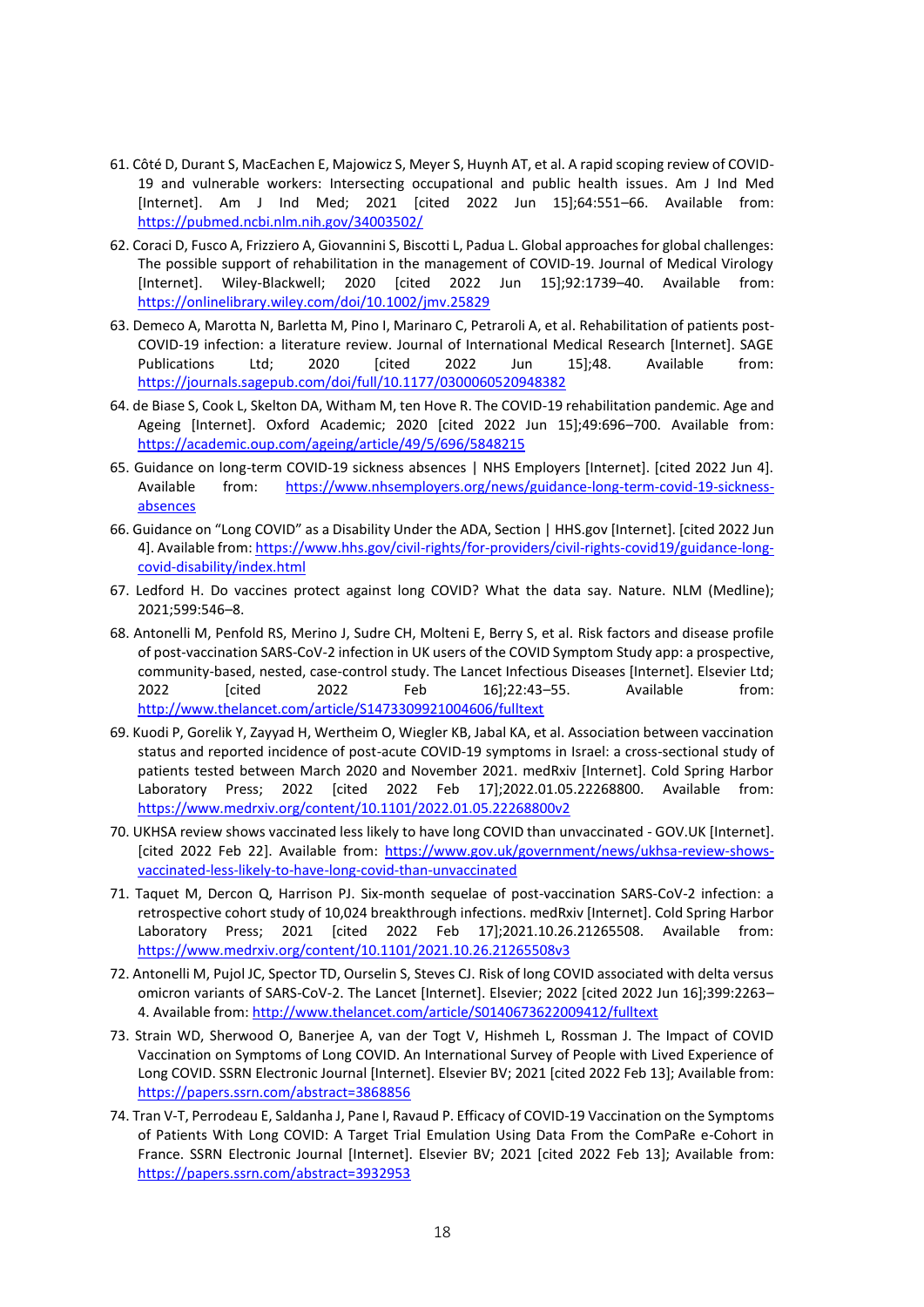- 75. Nagaoka K, Fujiwara T, Ito J. Do income inequality and social capital associate with measles-containing vaccine coverage rate? Vaccine. Elsevier; 2012;30:7481–8.
- 76. Gao Y, Kc A, Chen C, Huang Y, Wang Y, Zou S, et al. Inequality in measles vaccination coverage in the "big six" countries of the WHO South-East Asia region. https://doi.org/101080/2164551520201736450 [Internet]. Taylor & Francis; 2020 [cited 2022 Jun 15];16:1485–97. Available from: <https://www.tandfonline.com/doi/abs/10.1080/21645515.2020.1736450>
- 77. Venkatesan P. Managing infectious diseases in DR Congo: lessons learned from Ebola. The Lancet Microbe [Internet]. Elsevier; 2020 [cited 2022 Jun 15];1:e153. Available from: <http://www.thelancet.com/article/S2666524720301026/fulltext>
- 78. Quinn SC, Kumar S. Health inequalities and infectious disease epidemics: A challenge for global health security. Biosecurity and Bioterrorism [Internet]. Mary Ann Liebert Inc.; 2014 [cited 2022 Jun 15];12:263–73. Available from[: https://www.liebertpub.com/doi/10.1089/bsp.2014.0032](https://www.liebertpub.com/doi/10.1089/bsp.2014.0032)
- 79. Smyth DS. COVID-19, Ebola, and Measles: Achieving Sustainability in the Era of Emerging and Reemerging Infectious Diseases. https://doi.org/101080/0013915720201820295 [Internet]. Routledge; 2020 [cited 2022 Jun 15];62:31–40. Available from: <https://www.tandfonline.com/doi/abs/10.1080/00139157.2020.1820295>
- 80. Hrzic R, Peixoto VR, Mason-Jones AJ, McCallum A. Is it really time to ditch the mask? BMJ [Internet]. BMJ; 2022 [cited 2022 Jun 4];377:o1186. Available from: <https://pubmed.ncbi.nlm.nih.gov/35545285/>
- 81. Alwan NA. The road to addressing Long Covid. Science [Internet]. Science; 2021 [cited 2022 Feb 18];373:491–3. Available from[: https://pubmed.ncbi.nlm.nih.gov/34326224/](https://pubmed.ncbi.nlm.nih.gov/34326224/)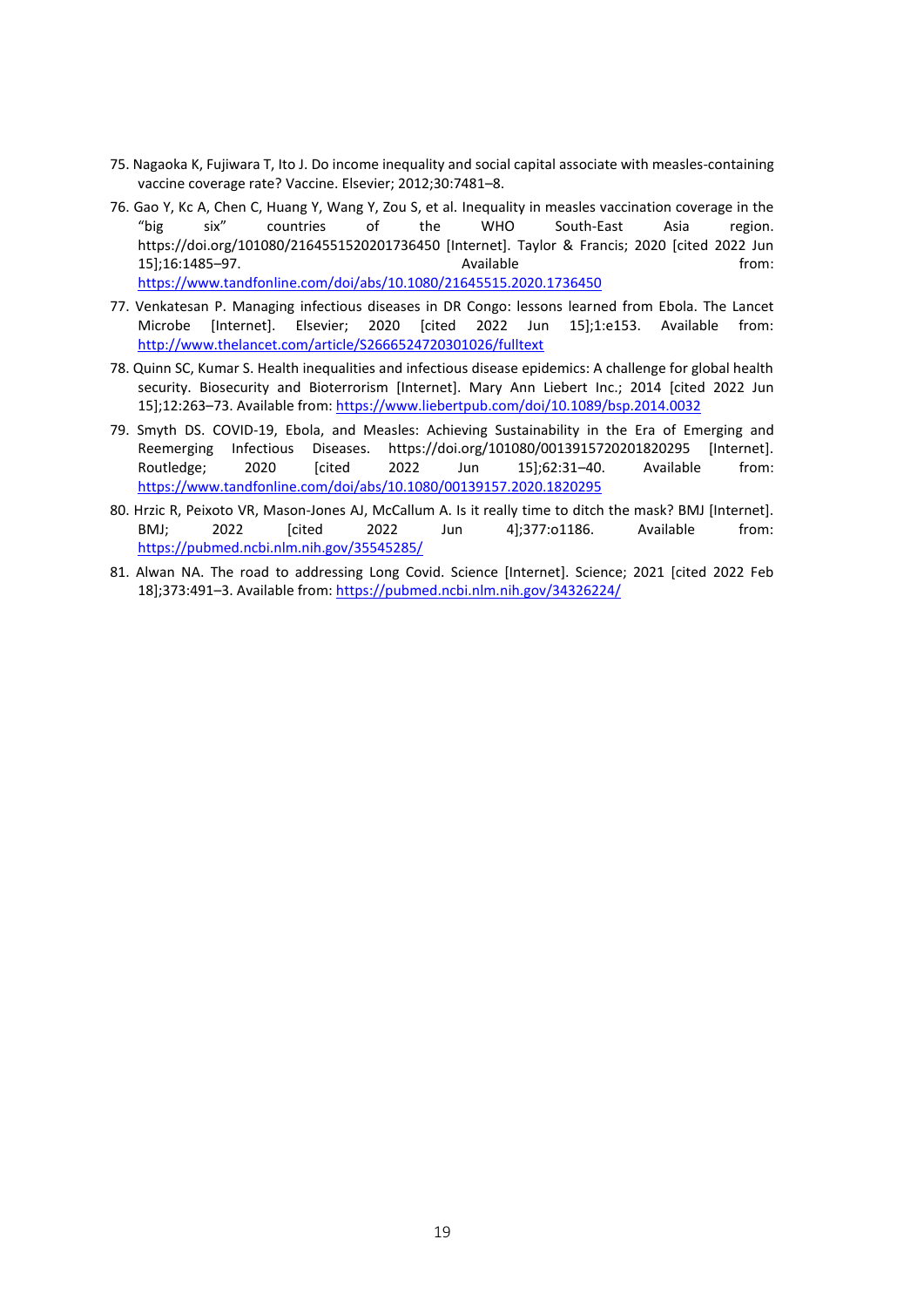# Appendix – table of Long Covid definitions

| Nomenclature                                 | Authoritative<br><b>Sources</b>         | <b>Diagnostic</b><br><b>Features</b>                                                                                                                                                                                                                               | Who is<br>affected?                                      | Key<br>questions                                                                                                                                                               | <b>Key References</b>                                                                                                                                                                    |
|----------------------------------------------|-----------------------------------------|--------------------------------------------------------------------------------------------------------------------------------------------------------------------------------------------------------------------------------------------------------------------|----------------------------------------------------------|--------------------------------------------------------------------------------------------------------------------------------------------------------------------------------|------------------------------------------------------------------------------------------------------------------------------------------------------------------------------------------|
| Post covid-19<br>condition<br>(Long covid)   | <b>WHO</b><br>definition<br><b>NIHR</b> | >3 months,<br>probable or<br>confirmed<br>infection, for 60<br>days                                                                                                                                                                                                | Add a<br>comment<br>on age<br>distribution<br>and gender | How different<br>is this from<br>other post-<br>viral<br>syndromes<br>such as<br>Chronic<br>Fatigue<br>Syndrome or<br>ME?                                                      | NIHR. A dynamic review of the evidence around ongoing<br>Covid19 (often called Long Covid). 16.03.21<br>https://evidence.nihr.ac.uk/themed-review/living-with-<br>covid19-second-review/ |
| Post-Intensive<br>Care<br>Syndrome<br>(PICS) |                                         | PICS is defined as<br>new or<br>worsening<br>impairment in<br>physical (ICU-<br>acquired<br>neuromuscular<br>weakness),<br>cognitive<br>(thinking and<br>judgment), or<br>mental health<br>status arising<br>after critical<br>illness and<br>persisting<br>beyond | ICU<br>patients                                          | Is this specific<br>to COVID-19<br>or how far<br>related to<br>generic issues<br>from lengthy<br>periods in ICU<br>or other<br>critical care<br>and<br>respiratory<br>support? | https://doi.org/10.1164/rccm.202010-3823LE                                                                                                                                               |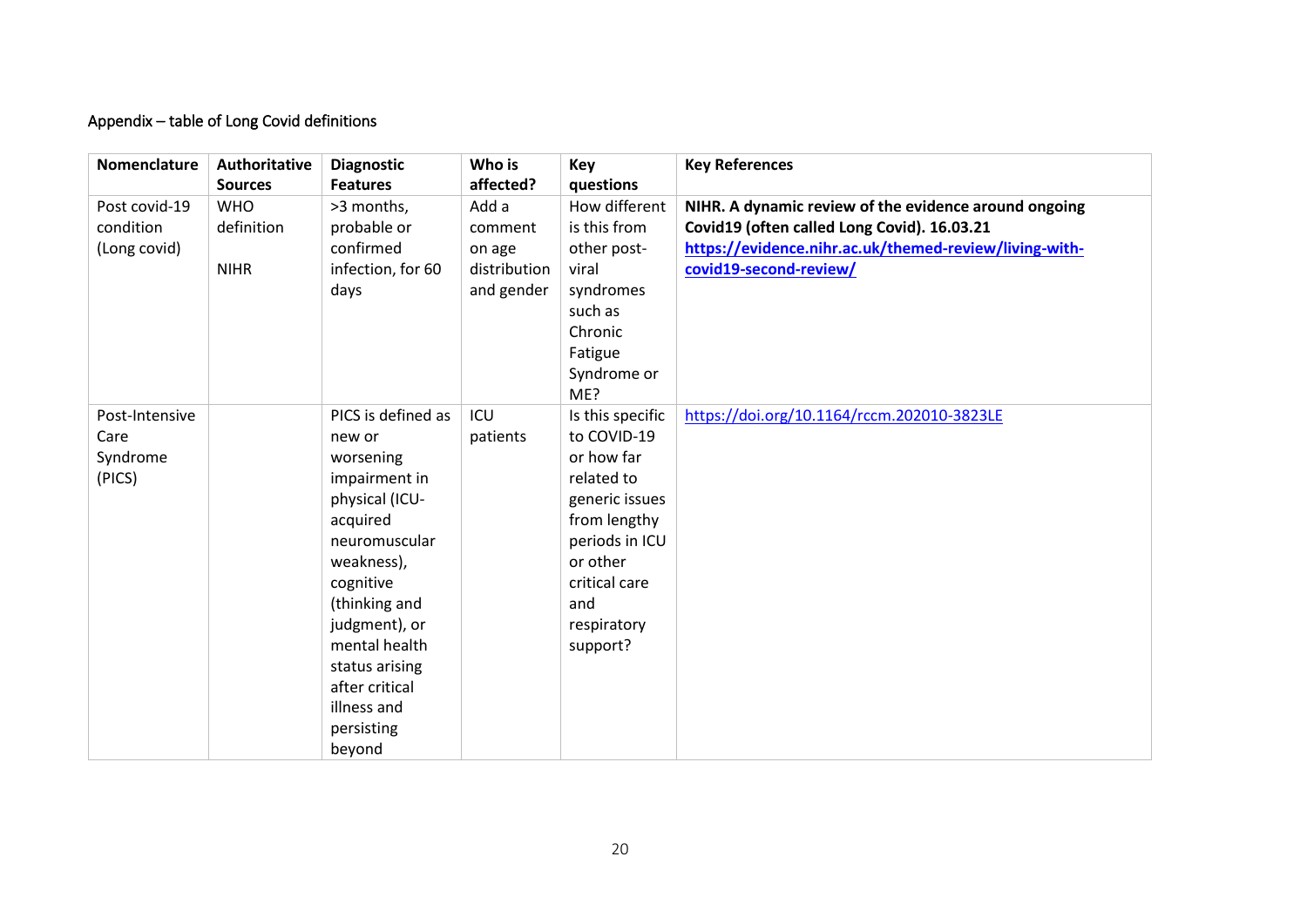|                                                                                                |                            | discharge from<br>the acute care<br>setting                                                                                                                                                                                                                                              |                                                 |                                                                        |  |
|------------------------------------------------------------------------------------------------|----------------------------|------------------------------------------------------------------------------------------------------------------------------------------------------------------------------------------------------------------------------------------------------------------------------------------|-------------------------------------------------|------------------------------------------------------------------------|--|
| Multisystem<br>inflammatory<br>syndrome in<br>children (MIS-<br>C) associated<br>with COVID-19 |                            | It shares clinical<br>features with<br>Kawasaki disease<br>(KD), KD shock,<br>and toxic shock<br>syndrome.<br><b>Clinical features</b><br>include<br>persistent fever,<br>severe illness<br>with involvement<br>of multiple organ<br>systems, and<br>elevated<br>inflammatory<br>markers | Seen up to<br>$age - what$<br>is the<br>range?? | Can we define<br>new features<br>not seen with<br>other<br>infections? |  |
| Post-Covid-19<br>neurological<br>syndrome<br>(PCNS)                                            | ?                          | Loss of taste and<br>smell, cephalgia,<br>dizziness,<br>neuropsychiatric<br>disorders,<br>ischaemic stroke,<br>encephalitis                                                                                                                                                              | Age and<br>gender<br>distribution<br>comment    |                                                                        |  |
| Long Covid                                                                                     | <b>GCMSC</b><br>definition | Persistence of<br>symptoms<br>(present or not<br>at the onset of<br>the                                                                                                                                                                                                                  |                                                 |                                                                        |  |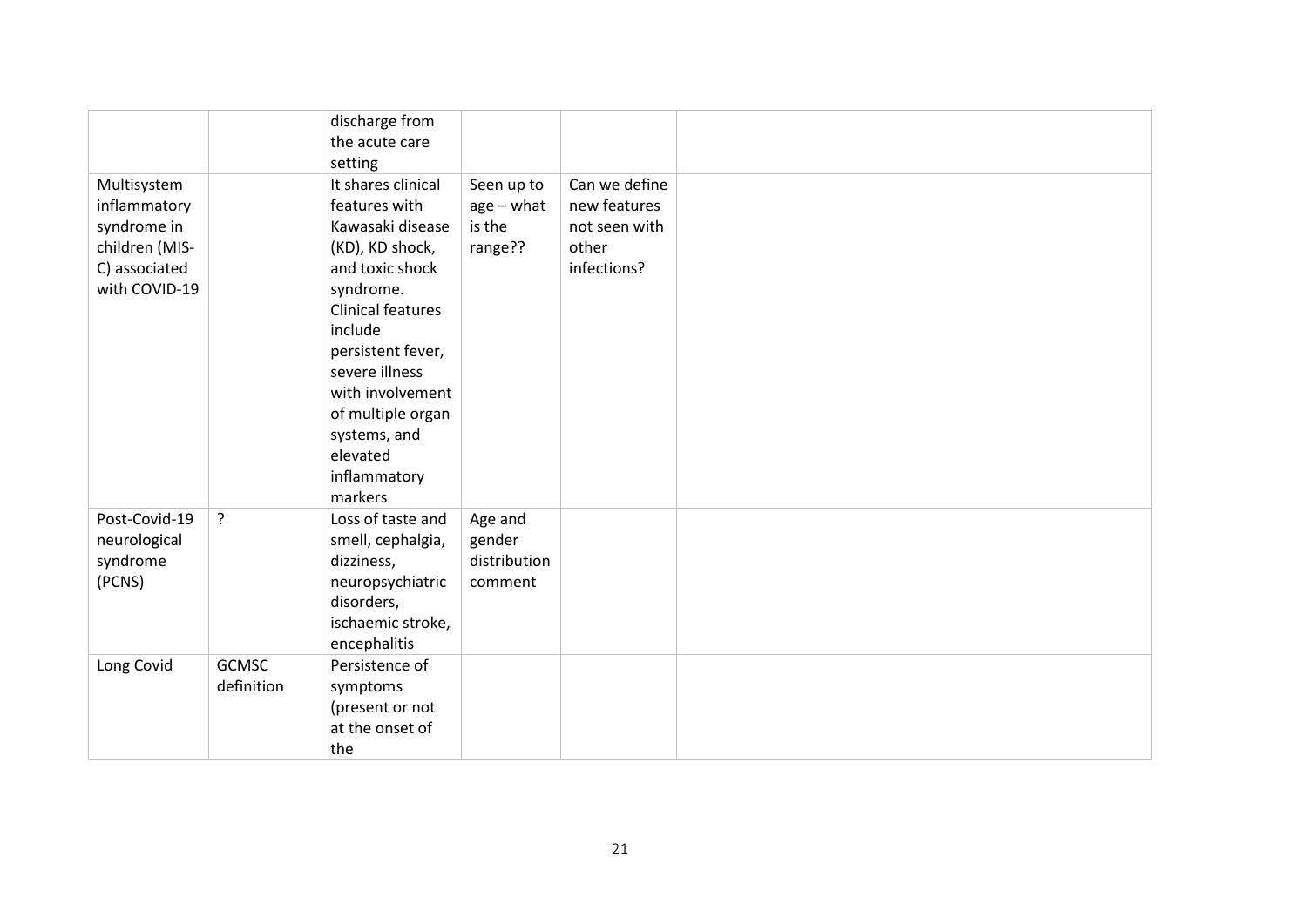|                                                         |                            | infection) after 1<br>month of<br>infection                                                                                                                                     |                                                          |                                                                                                                            |                                                                                             |
|---------------------------------------------------------|----------------------------|---------------------------------------------------------------------------------------------------------------------------------------------------------------------------------|----------------------------------------------------------|----------------------------------------------------------------------------------------------------------------------------|---------------------------------------------------------------------------------------------|
| COVID-19<br>Sequelae                                    | <b>GCMSC</b><br>definition | Irreversible<br>tissue damage<br>continuing after<br>12 weeks that<br>could trigger<br>different<br>degrees of<br>permanent<br>dysfunction and<br>associated<br>symptomatology. |                                                          |                                                                                                                            |                                                                                             |
| Post-Acute<br>COVID<br>syndrome<br>(PACS)               | <b>GCMSC</b><br>definition | Long covid +<br>sequelae                                                                                                                                                        |                                                          | Distinguishing<br>between<br><b>PACS</b><br>symptoms<br>e.g. (cardiac<br>symptoms)<br>and PACS<br>(cardiac)<br>conditions? |                                                                                             |
| Persistent<br>post-covid                                |                            | >24 weeks                                                                                                                                                                       |                                                          |                                                                                                                            |                                                                                             |
| Post COVID<br>exacerbations<br>of particular<br>chronic |                            | COPD and lung<br>volume<br>deterioration<br>after acute                                                                                                                         | Patients<br>with COPD<br>before<br>COVID-19<br>infection | What forms<br>of pulmonary<br>and wider<br>rehabilitation                                                                  | https://doi.org/10.1016/j.eclinm.2021.100789<br>https://doi.org/10.1016/j.arrct.2022.100185 |